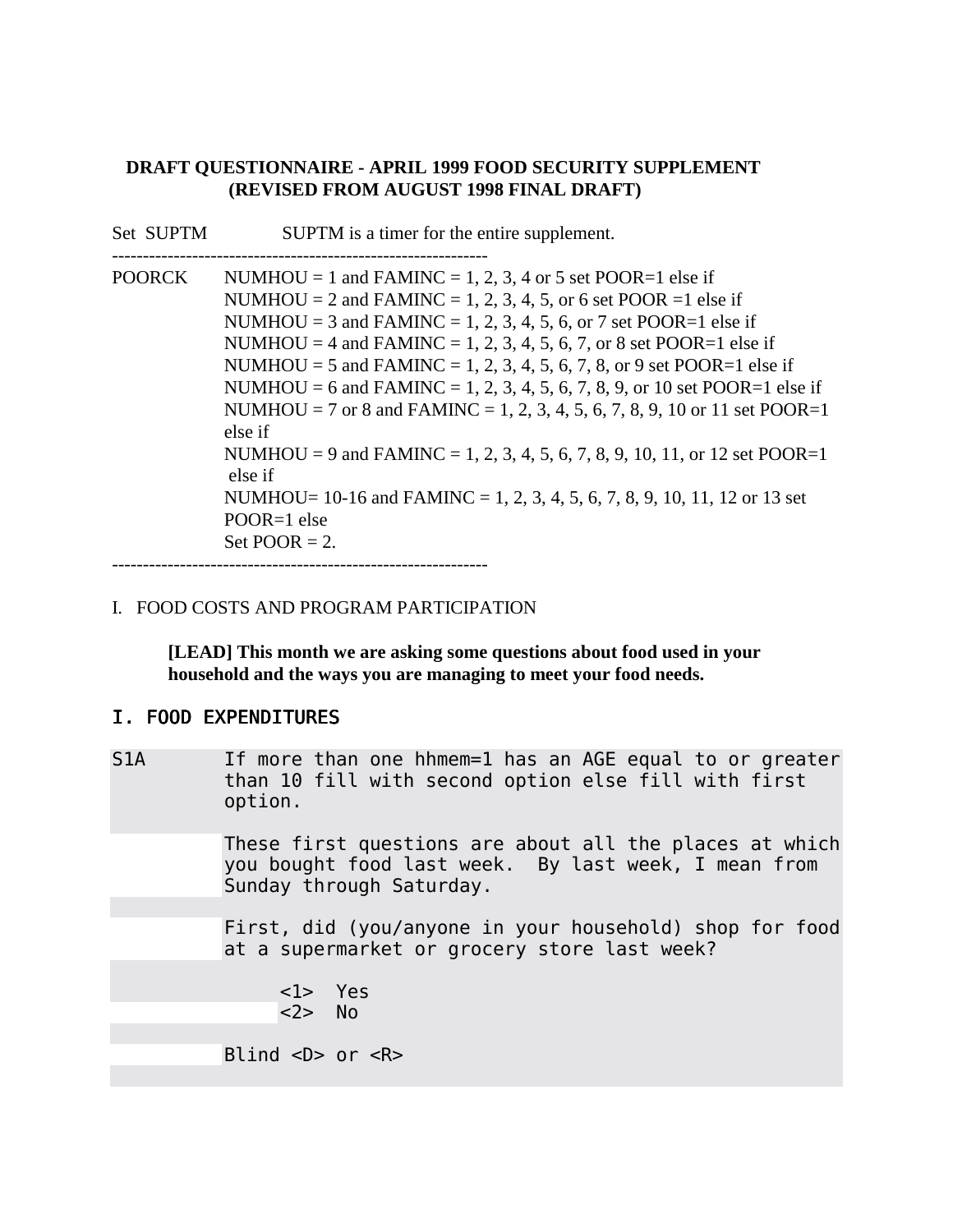- SCOMPL If onpath entry, D or R in S1A then set SCOMPL=1 otherwise set SCOMPL=0
- S1B If more than one hhmem=1 has an AGE equal to or greater than 10 fill with second option else fill with first option. Think about other places where people buy food, such as meat markets, produce stands, bakeries, warehouse clubs, and convenience stores. Did (you/anyone in your household) buy food from any stores such as these last week?

<1> Yes <2> No

Blind  $\langle D \rangle$  or  $\langle R \rangle$ 

S1C If more than one hhmem=1 has an AGE equal to or greater than 6 fill with second option else fill with first option else fill with first option in first parenthetical.

> If one or more hhmem=1 with AGE between 6 and 18 then fill second parenthetical with first option else fill with second option.

Last week, did (you/anyone in your household) buy food at a restaurant, fast food place, cafeteria, or vending machine? (Include any children who may have bought food at the school cafeteria/ ).

<1> Yes <2> No

Blind  $\langle D \rangle$  or  $\langle R \rangle$ 

S1D If more than one hhmem=1 has an AGE equal to or greater than 10 fill with second option else fill with first option.

> Did (you/anyone in your household) buy food from any other kind of place last week?

<1> Yes <2> No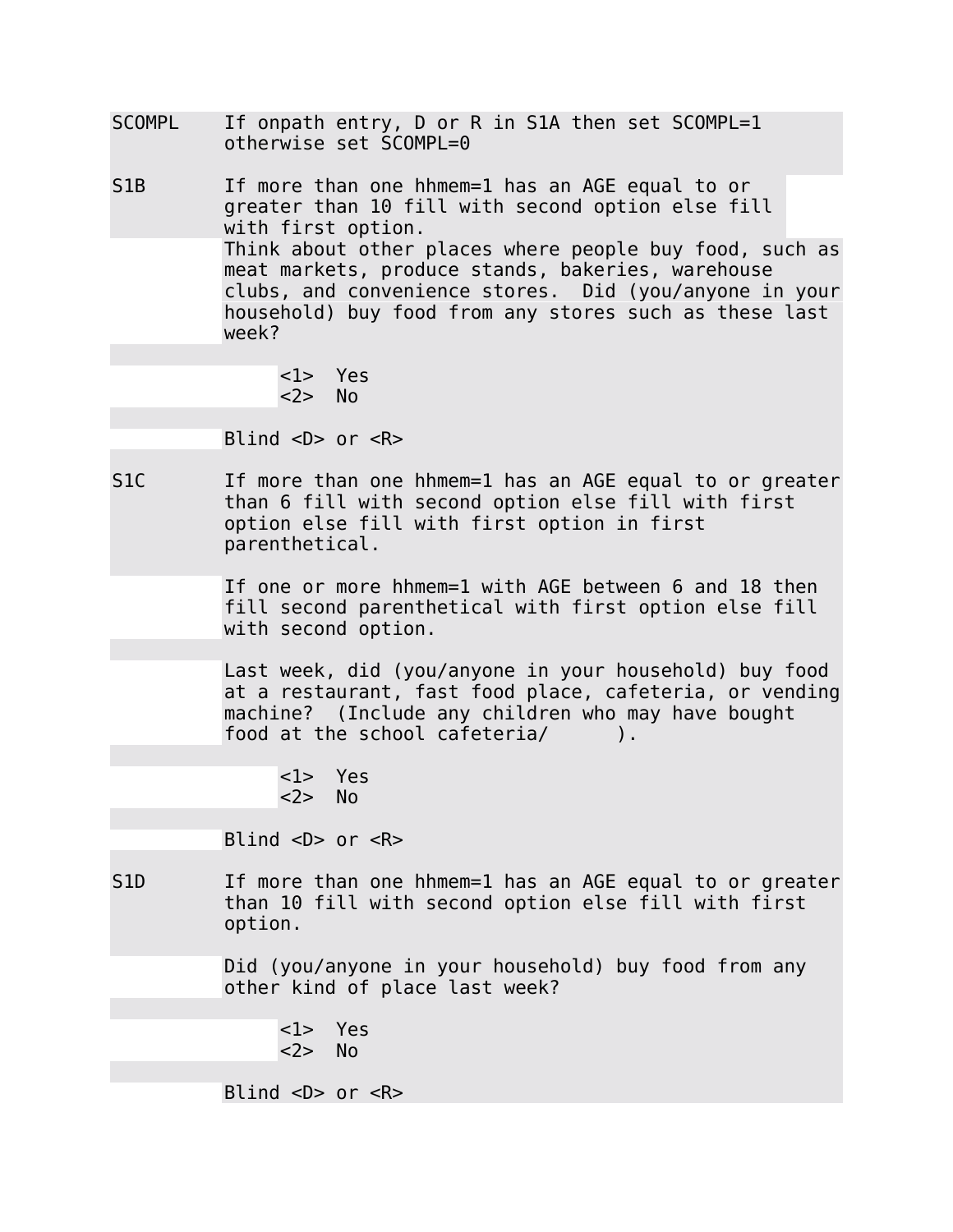- SCKA If onpath entry of <2>, <D> or <R> in S1A, S1B, S1C and S1D then skip to S8 else go to Slead.
- Slead Now I'm going to ask you about the ACTUAL amount you spent on food last week in all the places where you bought food. Then, since last week may have been unusual for you, I will ask about the amount you USUALLY spend.

<P> Proceed

SCKB If onpath entry of <1> in S1A then ask S2 else skip to SCKC.

Items S2 through S2COR go into making the out variable S2O. S2O is the amount spent at supermarkets and grocery stores (S1A=1) and it should be used as THE variable for supermarket amounts.

S2 If more than one hhmem=1 has an AGE equal to or greater than 10 fill with second option else fill with first option.

> If POOR=2 then fill second parenthetical with first option else fill with second option.

How much did (you/your household) ACTUALLY spend at supermarkets and grocery stores last week (?/including any purchases made with food stamps?)

> ENTER X IF RESPONDENT CAN ONLY GIVE RANGE

## $\frac{1}{2}$  \_ \_ . 00

S2CK If entry of X in S2 goto S2CK1 else store entry in S20. If S2O is between \$1.00 and \$450.00 go to S3 else if S2O is equal to D or R go to SCKC otherwise go to S2RC.

S2CK1 \*\*\*\*\*\*\*\*\*\*\*\*\*\*\*\*\*\*\*\*\*\*\*DO NOT READ TO

RESPONDENT\*\*\*\*\*\*\*\*\*\*\*\*\*\*\*\*\*\*\*

Enter range reported by respondent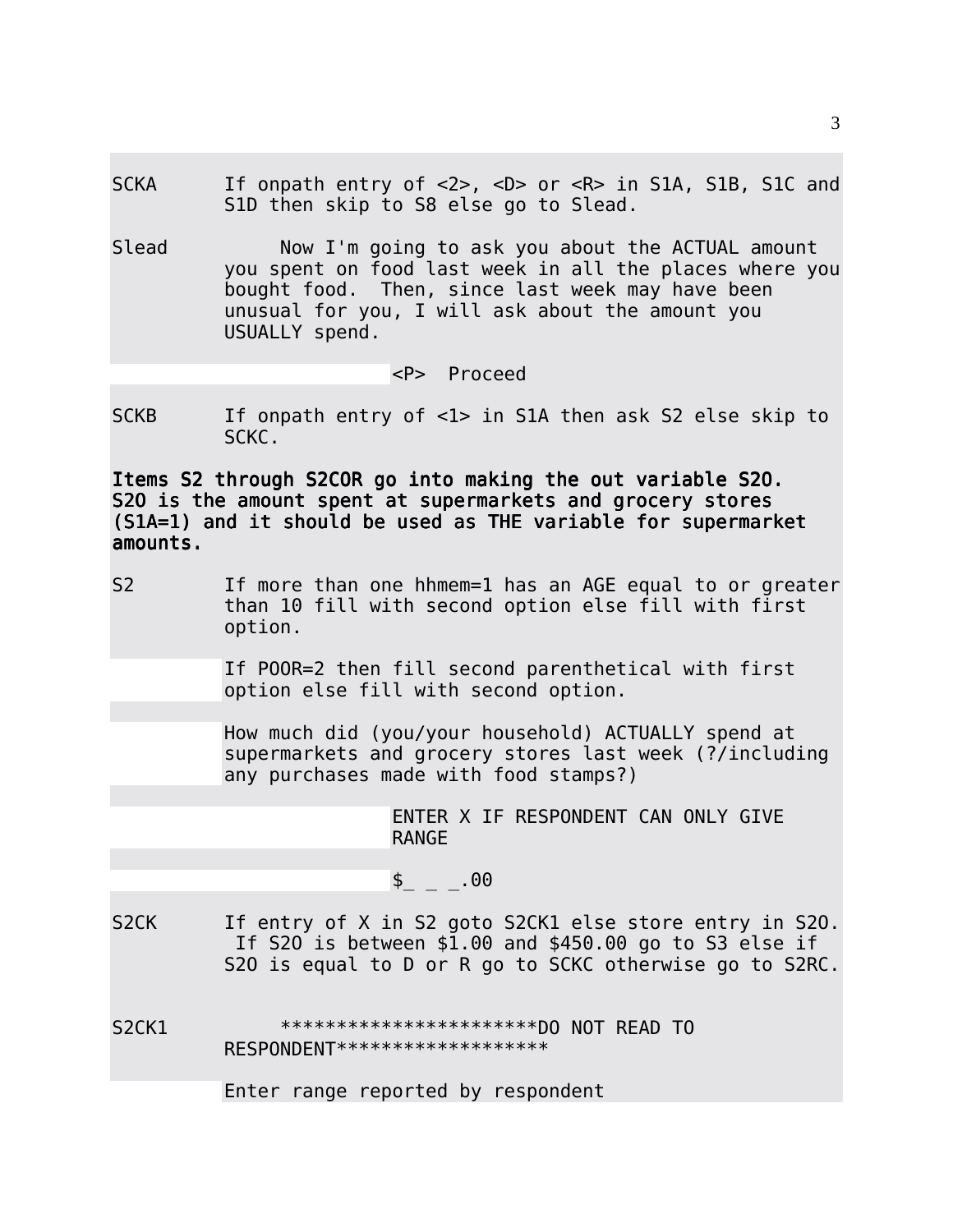|                               | $\mu = 00 \quad \text{to} \quad \mu = 00$               |
|-------------------------------|---------------------------------------------------------|
|                               |                                                         |
| S <sub>2</sub> R <sub>G</sub> | Add the entries in S2CK1 and divide by 2. Store the     |
|                               | answer in S20. If S20 is between \$1.00 and \$450.00 go |

S2RC \*\*\*\*\*\*\*\*\*\*\*\*\*\*DO NOT ASK THE RESPONDENT\*\*\*\*\*\*\*\*\*\*\*\*\*\*\*\*\*\*\*\*\*\*

to S3 otherwise go to S2RC.

AMOUNT SPENT RECORDED AS: (entry in S2O) IS THIS ENTRY CORRECT?

> <1> YES (go to S3)  $\langle 2 \rangle$  NO (go to S2COR)

S2COR \*\*\*\*\*\*\*\*\*\*\*\*\*\*\*\*\*\*\*DO NOT ASK THE RESPONDENT\*\*\*\*\*\*\*\*\*\*\*\*\*\*\*\*\*\*\*\*\*

> INCORRECT ENTRY WAS RECORDED AS: (entry in S2O) CORRECT ENTRY IS:

\$\_ \_ \_.00 (store entry in S2O)

Items S3 through S3COR go into making the out variable S3O. S30 is the amount spent at supermarkets and grocery stores on NON-FOOD items. S3O is the variable you should use.

S3 If more than one hhmem=1 has an AGE equal to or greater than 10 fill first parenthetical with second option else fill with first.

> How much of the (fill with S2O) was for non-food items, such as pet food, paper products, detergents, or cleaning supplies?

> > ENTER X IF RESPONDENT CAN ONLY GIVE RANGE

 $\sim$  \_ \_ .00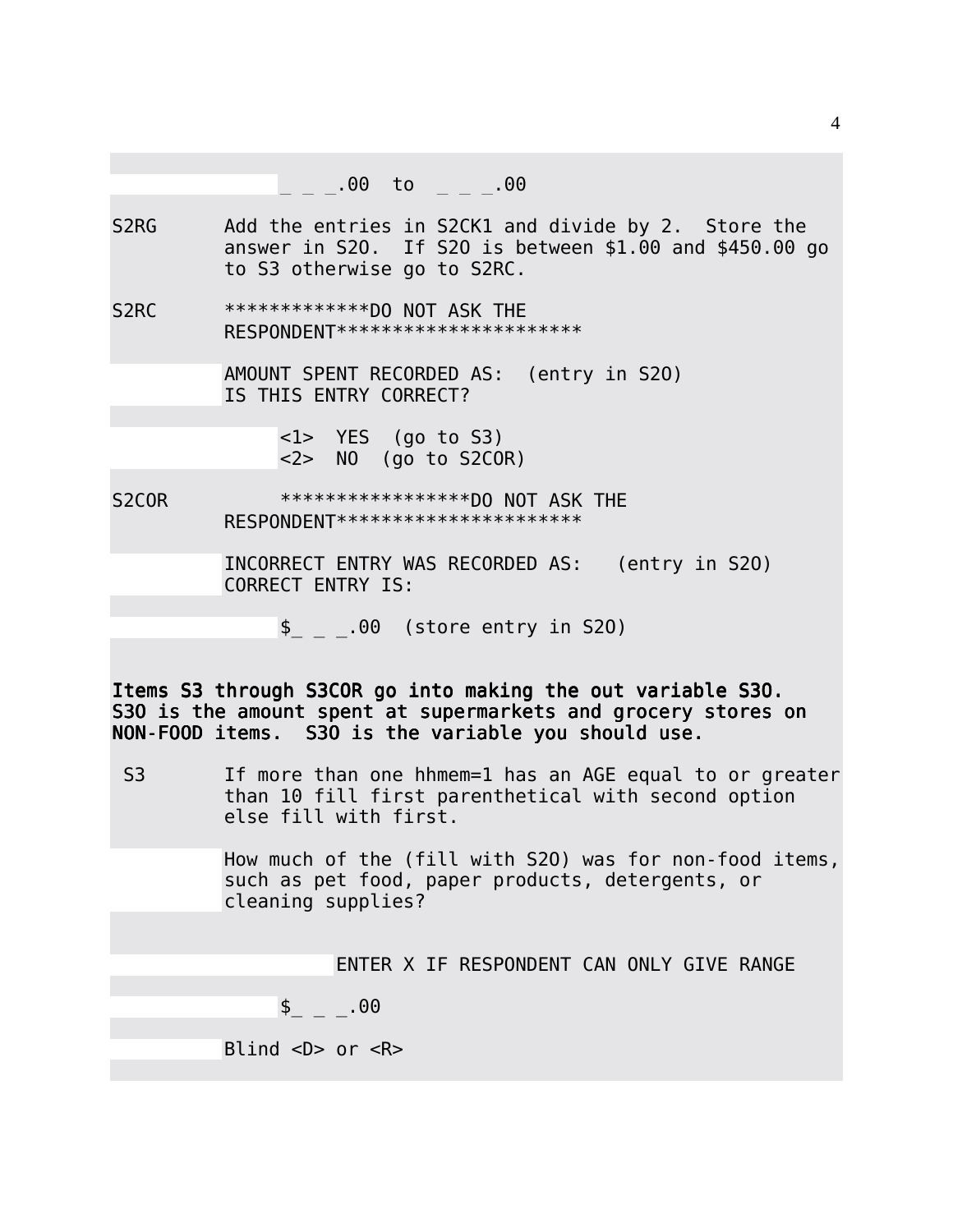S3CK If entry of X in S3 goto S3CK2 else store entry in S30. Do not allow entry in S3O to be greater than entry in S2O. If S3O is between \$1.00 and \$100.00 or <D> or <R> go to SCKC otherwise go to S3RC. S3CK2 \*\*\*\*\*\*\*\*\*\*\*\*\*\*\*\*\*\*\*\*\*\*\*DO NOT READ TO RESPONDENT\*\*\*\*\*\*\*\*\*\*\*\*\*\*\*\*\*\*\* Enter range reported by respondent  $\frac{1}{2}$   $\frac{1}{2}$   $\frac{1}{2}$   $\frac{1}{2}$   $\frac{1}{2}$   $\frac{1}{2}$   $\frac{1}{2}$   $\frac{1}{2}$   $\frac{1}{2}$   $\frac{1}{2}$   $\frac{1}{2}$   $\frac{1}{2}$   $\frac{1}{2}$   $\frac{1}{2}$   $\frac{1}{2}$   $\frac{1}{2}$   $\frac{1}{2}$   $\frac{1}{2}$   $\frac{1}{2}$   $\frac{1}{2}$   $\frac{1}{2}$   $\frac{1}{2}$  S3RG Add the entries in S3CK2 and divide by 2. Store the answer in S3O. Do not allow entry in S3O to be greater than entry in S2O. If S3O is between \$1.00 and \$100.00 go to SCKC otherwise go to S3RC. S3RC \*\*\*\*\*\*\*\*\*\*\*\*\*\*DO NOT ASK THE RESPONDENT\*\*\*\*\*\*\*\*\*\*\*\*\*\*\*\*\*\*\*\*\*\* AMOUNT SPENT RECORDED AS: (entry in S3O) IS THIS ENTRY CORRECT? <1> YES (go to SCKC)  $\langle 2 \rangle$  NO (go to S3COR) S3COR \*\*\*\*\*\*\*\*\*\*\*\*\*\*\*\*\*\*\*\*DO NOT ASK THE RESPONDENT\*\*\*\*\*\*\*\*\*\*\*\*\*\*\*\*\*\*\*\*\*\* INCORRECT ENTRY WAS RECORDED AS: (entry in S3O) CORRECT ENTRY IS:  $\frac{1}{2}$   $\frac{1}{2}$   $\frac{1}{2}$  00 (store entry in S30) Do not allow entry in S3O to be greater than entry in S2O. SCKC If onpath entry of <1> in S1B then ask S4 else skip to SCKD. Items S4 through S4COR go into making the out variable S4O.

S40 is the amount spent at stores such as meat markets, produce stands, bakeries, etc. S4O is the variable you should use for amount spent at meat markets, etc.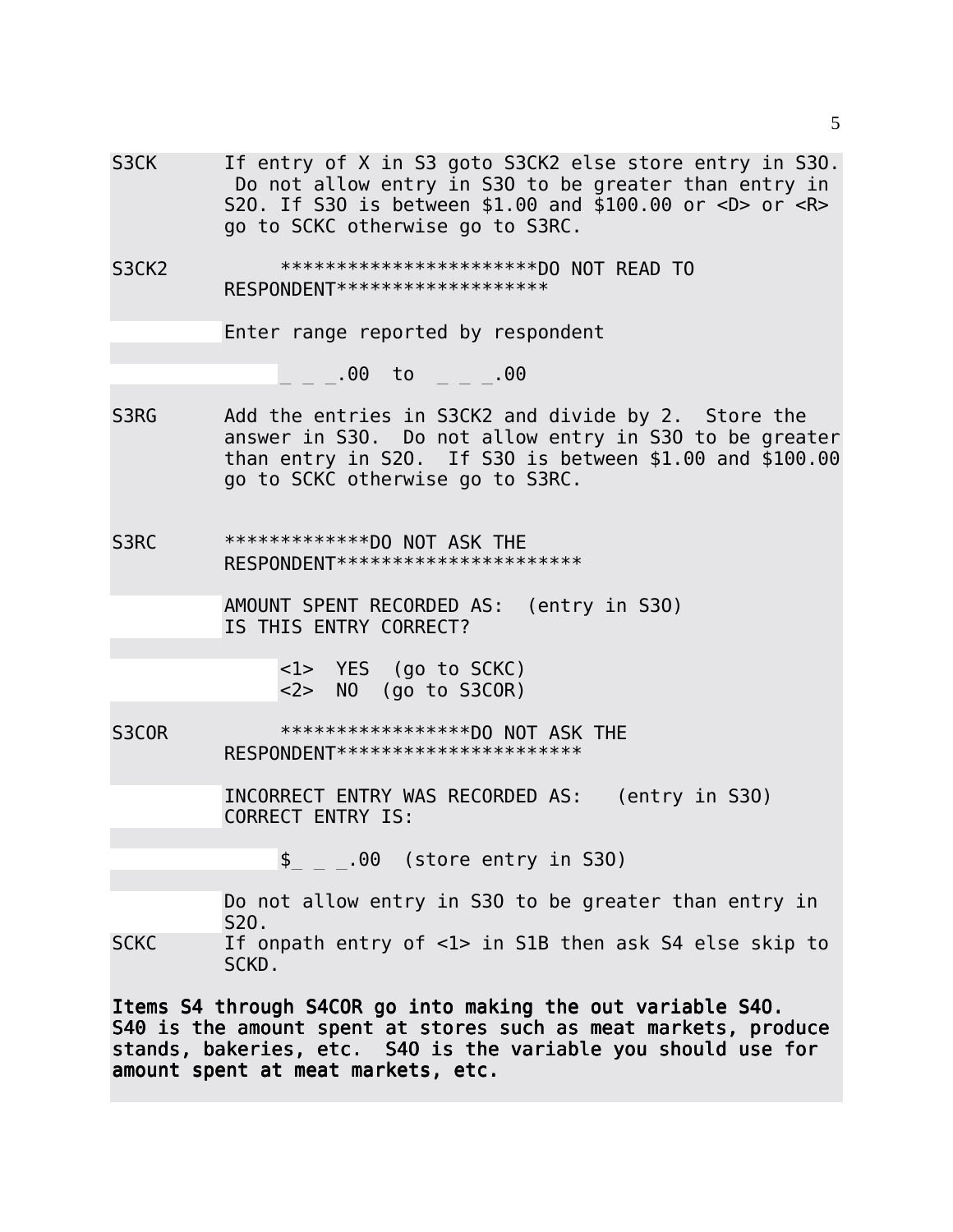| S <sub>4</sub> | If more than one hhmem=1 has an AGE equal to or greater<br>than 10 fill with second option else fill with first<br>option.                                                                                      |
|----------------|-----------------------------------------------------------------------------------------------------------------------------------------------------------------------------------------------------------------|
|                | If POOR=2 then fill second parenthetical with first<br>option else fill with second option.                                                                                                                     |
|                | How much did (you/your household) spend at stores such<br>as meat markets, produce stands, bakeries, warehouse<br>clubs, and convenience stores last week (?/including<br>any purchases made with food stamps?) |
|                | ENTER X IF RESPONDENT CAN ONLY GIVE<br><b>RANGE</b>                                                                                                                                                             |
|                | $\frac{1}{2}$ _ _ . 00                                                                                                                                                                                          |
|                | Blind $\langle D \rangle$ or $\langle R \rangle$ go to SCKD                                                                                                                                                     |
| S4CK           | If entry of X in S4 go to S4CK1 else store entry in<br>S40. If S40 is between \$1.00 and \$150.00 go to S5 else<br>if S40 is D or R go to SCKD otherwise go to S4RC.                                            |
| S4CK1          | ****************DO NOT READ TO<br>RESPONDENT ***********************                                                                                                                                            |
|                | Enter range reported by respondent                                                                                                                                                                              |
|                | _ _ _ .00 to _ _ _.00                                                                                                                                                                                           |
| S4RG           | Add the entries in S4CK1 and divide by 2. Store the<br>answer in S40. If S40 is between \$1.00 and \$150.00 go<br>to S5 otherwise go to S4RC.                                                                   |
| S4RC           | ******************DO NOT READ TO<br>RESPONDENT ************************                                                                                                                                         |
|                | AMOUNT SPENT RECORDED AS:<br>(entry in S40)<br>IS THIS ENTRY CORRECT?                                                                                                                                           |
|                | <1> Yes (go to S5)<br><2> No (go to S4COR)                                                                                                                                                                      |
| S4COR          | ********************DO NOT READ TO<br>RESPONDENT*************************                                                                                                                                       |

6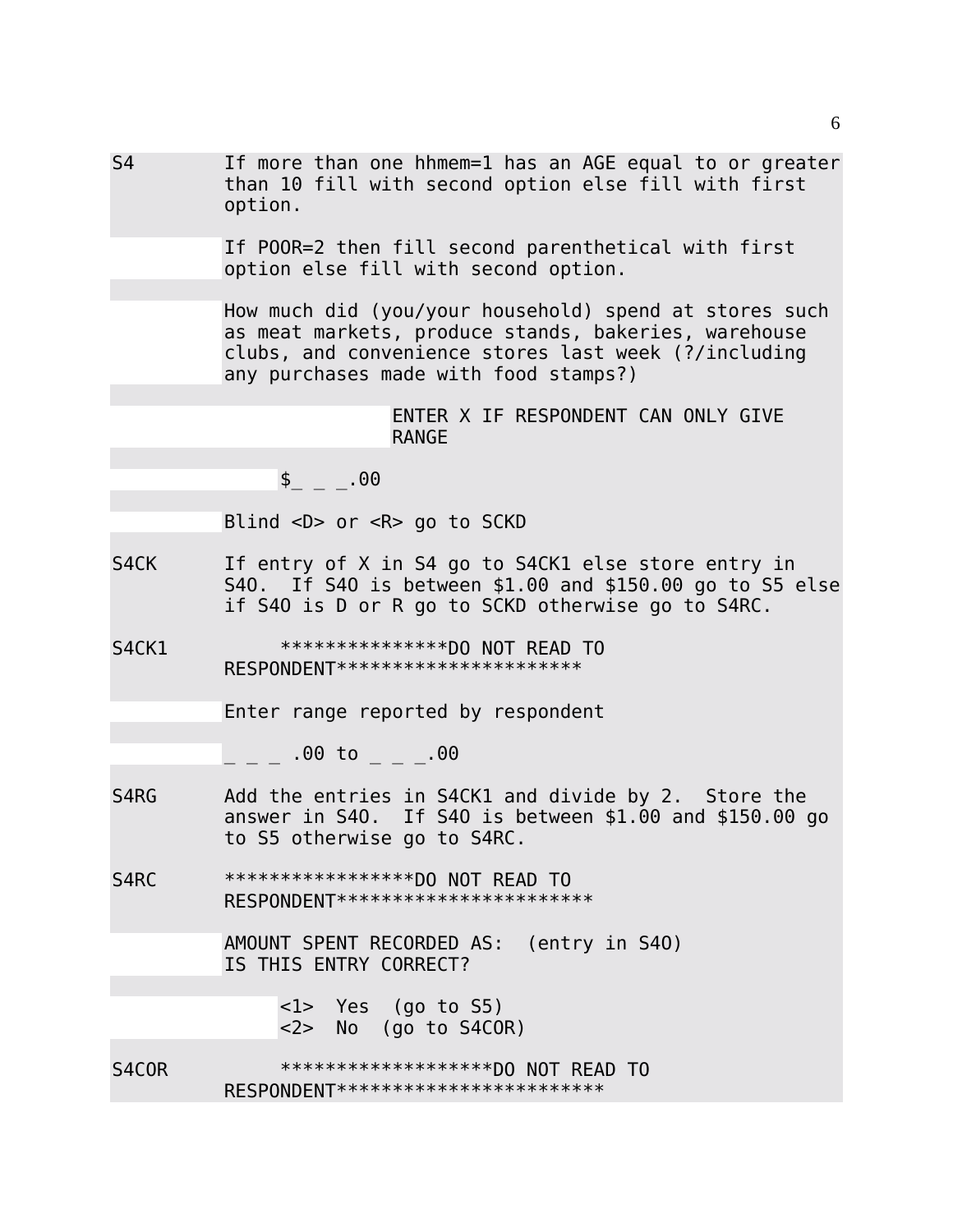INCORRECT ENTRY WAS RECORDED AS: (entry in S4O) CORRECT ENTRY IS:

 $\{-\}$  \_  $\sim$  00 (store entry in S40)

Items S5 through S5COR go into making the out variable S5O. Use S50 for the amount of NON-FOOD items from meat markets, produce stands, bakeries, etc.

S5 How much of the \$(fill with S4O) was for nonfood items, such as pet food, paper products, detergents, or cleaning supplies?

> ENTER X IF RESPONDENT CAN ONLY GIVE RANGE

 $$ 00$ 

Blind D or R

- S5CK If entry of X in S5 goto S5CK1 else store entry in S50. Do not allow entry in S5O to be greater than entry in S4O. If S5O is between \$1.00 and \$100.00 or D or R go to SCKD else go to S5RC
- S5CK1 \*\*\*\*\*\*\*\*\*\*\*\*\*\*\*DO NOT ASK THE RESPONDENT\*\*\*\*\*\*\*\*\*\*\*\*\*\*\*\*\*

Enter range reported by respondent

 $\begin{array}{cccc} 0 & 0 & 0 & 0 & 0 \end{array}$ 

S5RG Add the entries in S5CK1 and divide by 2. Store the answer in S5O. Do not allow entry in S5O to be greater than entry in S4O. If S5O is between \$1.00 and \$100.00 go to SCKD else go to S5RC.

S5RC \*\*\*\*\*\*\*\*\*\*\*\*\*\*\*\*DO NOT ASK THE RESPONDENT\*\*\*\*\*\*\*\*\*\*\*\*\*\*\*\*\*\*\*\*\*

> AMOUNT SPENT RECORDED AS : (entry in S5O) IS THIS ENTRY CORRECT?

> > <1> Yes (go to SCKD)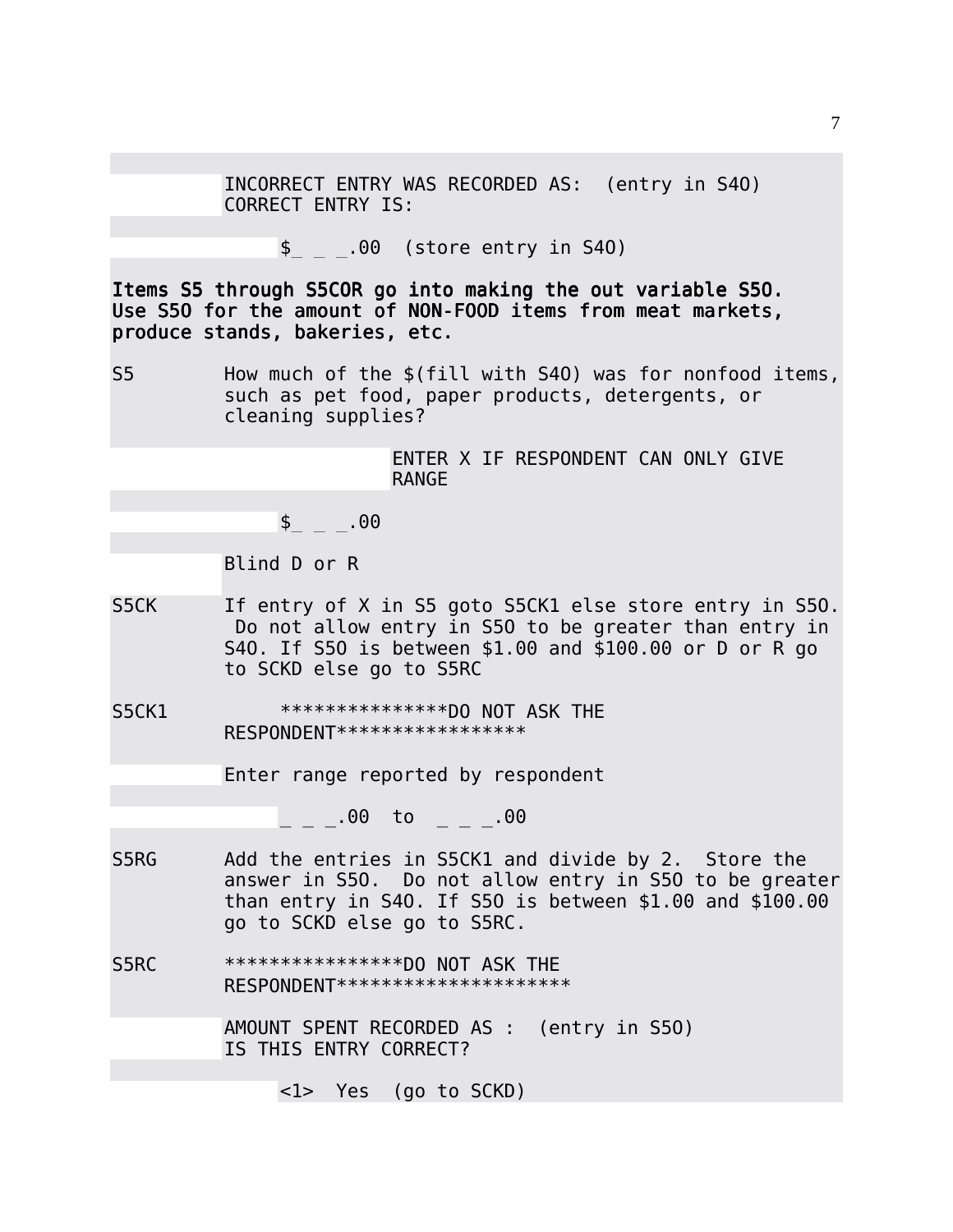<2> No (go to S5COR)

S5COR \*\*\*\*\*\*\*\*\*\*\*\*\*\*\*\*\*DO NOT ASK THE RESPONDENT\*\*\*\*\*\*\*\*\*\*\*\*\*\*\*\*\*\*\*\*\*\*\*

> INCORRECT ENTRY WAS RECORDED AS: (entry in S5O) CORRECT ENTRY IS:

 $\frac{1}{2}$   $\frac{1}{2}$   $\frac{1}{2}$  00 (store entry in S50)

Do not allow entry in S5O to be greater than entry in S4O.

SCKD If entry of <1> in S1C then ask S6 else skip to SCKE

Items S6 through S6COR go into making the out variable S6O. Use S6O for the amount spent at fast food restaurants.

S6 If more than one hhmem=1 has an AGE equal to or greater than 10 fill with second option else fill with first option.

> How much did (you/your household) spend for food at restaurants, fast food places, cafeterias, and vending machines last week?

ENTER X IF RESPONDENT CAN ONLY GIVE RANGE

 $\frac{1}{2}$  \_ \_ . 00

Blind  $\langle D \rangle$  or  $\langle R \rangle$ 

- S6CK If entry of X in S6 goto S6CK1 else store entry in S60. If S6O is between \$1.00 and \$200.00 or D or R go to SCKE else go to S6RC.
- S6CK1 \*\*\*\*\*\*\*\*\*\*\*\*\*\*\*\*\*DO NOT ASK THE RESPONDENT\*\*\*\*\*\*\*\*\*\*\*\*\*\*\*\*\*

Enter range reported by respondent

 $\sim$  \_ \_ .00 to \_ \_ \_ .00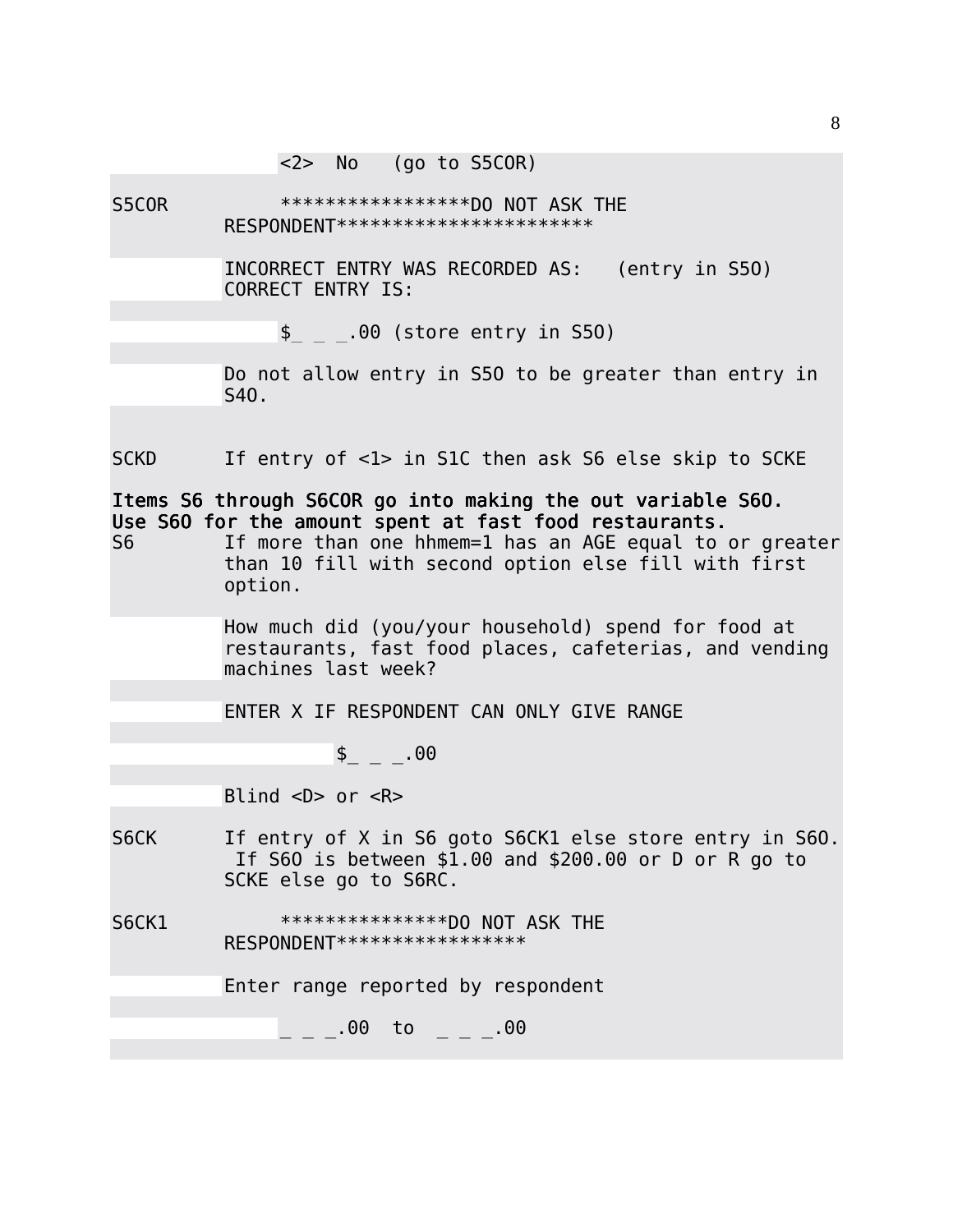S6RG Add the entries in S6CK1 and divide by 2. Store the answer in S6O. If S6O is between \$1.00 and \$200.00 go to SCKE else go to S6RC.

S6RC \*\*\*\*\*\*\*\*\*\*\*\*\*\*\*\*DO NOT ASK THE RESPONDENT\*\*\*\*\*\*\*\*\*\*\*\*\*\*\*\*\*\*\*\*\*

> AMOUNT SPENT RECORDED AS : (entry in S6O) IS THIS ENTRY CORRECT?

> > <1> Yes (go to SCKE) <2> No (go to S6COR)

S6COR \*\*\*\*\*\*\*\*\*\*\*\*\*\*\*\*\*DO NOT ASK THE RESPONDENT\*\*\*\*\*\*\*\*\*\*\*\*\*\*\*\*\*\*\*\*\*\*

> INCORRECT ENTRY WAS RECORDED AS: (entry in S6O) CORRECT ENTRY IS:

 $\frac{1}{2}$   $\frac{1}{2}$   $\frac{1}{2}$  00 (store entry in S60)

SCKE If entry of <1> in S1D then ask S7 else skip to SCKF.

Items S7 through S7COR go into making the out variable S7O. Use S7O as the amount spent for food at places not previously mentioned.

S7 If more than one hhmem=1 has an AGE equal to or greater than 10 fill with second option else fill with first option.

> How much did (you/your household) spend for food at any other kind of place last week?

> > ENTER X IF RESPONDENT CAN ONLY GIVE RANGE

 $\frac{1}{2}$  \_ \_ . 00

Blind  $\langle D \rangle$  or  $\langle R \rangle$ 

S7CK If entry of X in S7 goto S7CK1 else store entry in S70. If S7O is between \$1.00 and \$150.00 or equal to D or R goto SCKF otherwise go to S7RC.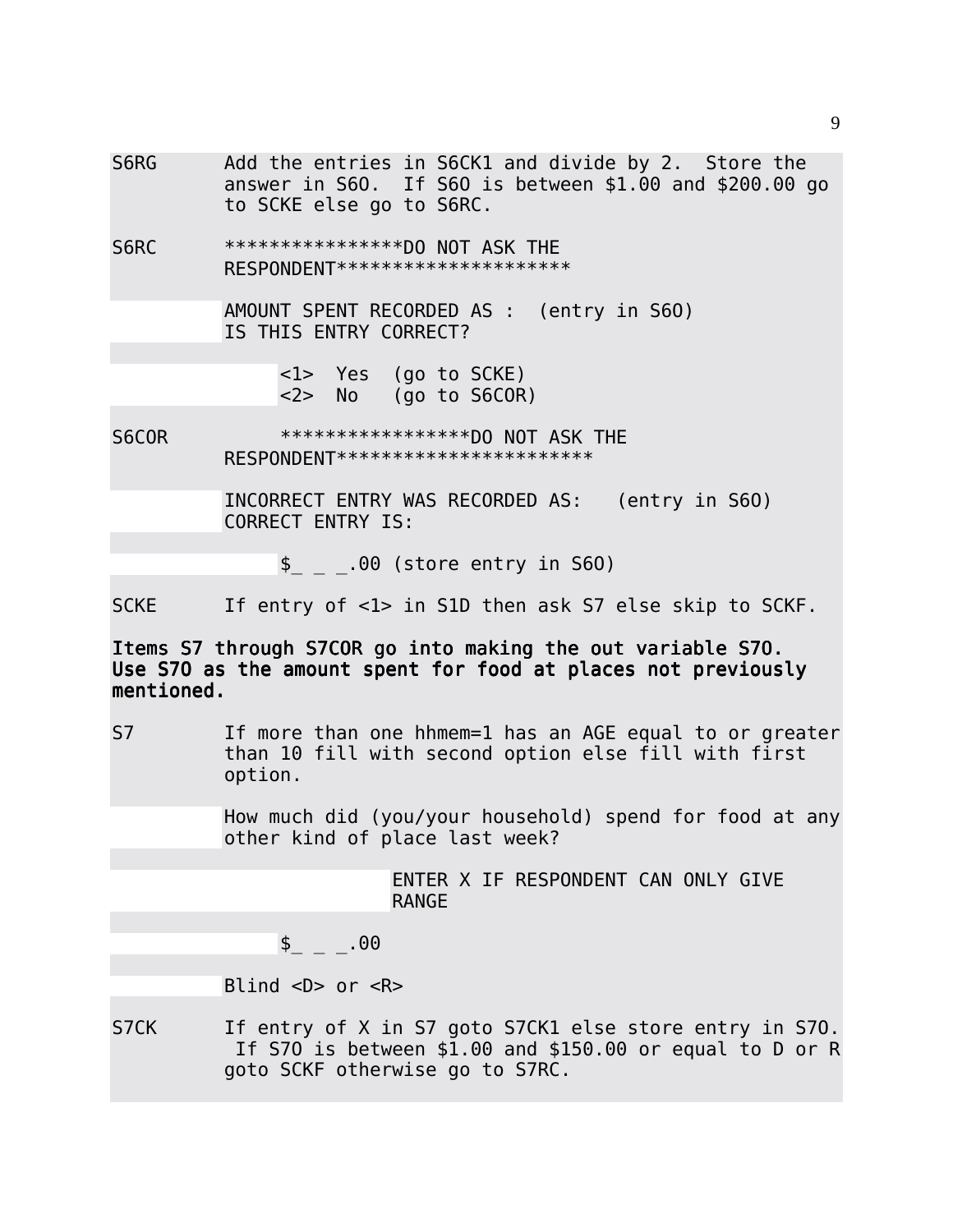| S <sub>7</sub> CK <sub>1</sub> | ************************DO NOT READ TO<br>RESPONDENT ********************                                                                                                                                                                                            |  |  |  |  |  |  |
|--------------------------------|----------------------------------------------------------------------------------------------------------------------------------------------------------------------------------------------------------------------------------------------------------------------|--|--|--|--|--|--|
|                                | Enter range reported by respondent                                                                                                                                                                                                                                   |  |  |  |  |  |  |
|                                | _ _ _. 00 to _ _ _. 00                                                                                                                                                                                                                                               |  |  |  |  |  |  |
| S7RG                           | Add the entries in S7CK1 and divide by 2. Store the<br>answer in S70. If S70 is between \$1.00 and \$150.00 go<br>to SCKF otherwise go to S7RC.                                                                                                                      |  |  |  |  |  |  |
| S7RC                           | **************DO NOT ASK THE<br>RESPONDENT **********************                                                                                                                                                                                                    |  |  |  |  |  |  |
|                                | AMOUNT SPENT RECORDED AS: (entry in S70)<br>IS THIS ENTRY CORRECT?                                                                                                                                                                                                   |  |  |  |  |  |  |
|                                | <1> YES (go to SCKF)<br><2> NO (go to S7COR)                                                                                                                                                                                                                         |  |  |  |  |  |  |
| S7COR                          | ******************DO NOT ASK THE<br>RESPONDENT ***********************                                                                                                                                                                                               |  |  |  |  |  |  |
|                                | INCORRECT ENTRY WAS RECORDED AS: (entry in S70)<br><b>CORRECT ENTRY IS:</b>                                                                                                                                                                                          |  |  |  |  |  |  |
|                                | $\frac{1}{2}$ _ $\frac{1}{2}$ .00 (store entry in S70)                                                                                                                                                                                                               |  |  |  |  |  |  |
| <b>SCKF</b>                    | If any amounts 0 or over in S20, S40, S60 or S70 then<br>add together and store in SFDAMT. If any amounts 0 or<br>over in S30 or S50, then add these together and store<br>in SNFAMT. Subtract SNFAMT from SFDAMT and store the<br>result in S80.                    |  |  |  |  |  |  |
|                                | I tems S8 through S8COR go into making the out variable S80U.<br>Use S80U as the amount USUALLY spent for food.                                                                                                                                                      |  |  |  |  |  |  |
| S <sub>8</sub>                 | If (entry of D or R in S2, S4, S6, and S7) or (S80<br>equals 0) or (onpath entry of $\langle 2 \rangle$ , $\langle D \rangle$ , or $\langle R \rangle$ in S1A,<br>S1B, S1C and S1D) then fill first parenthetical with<br>first option else fill with second option. |  |  |  |  |  |  |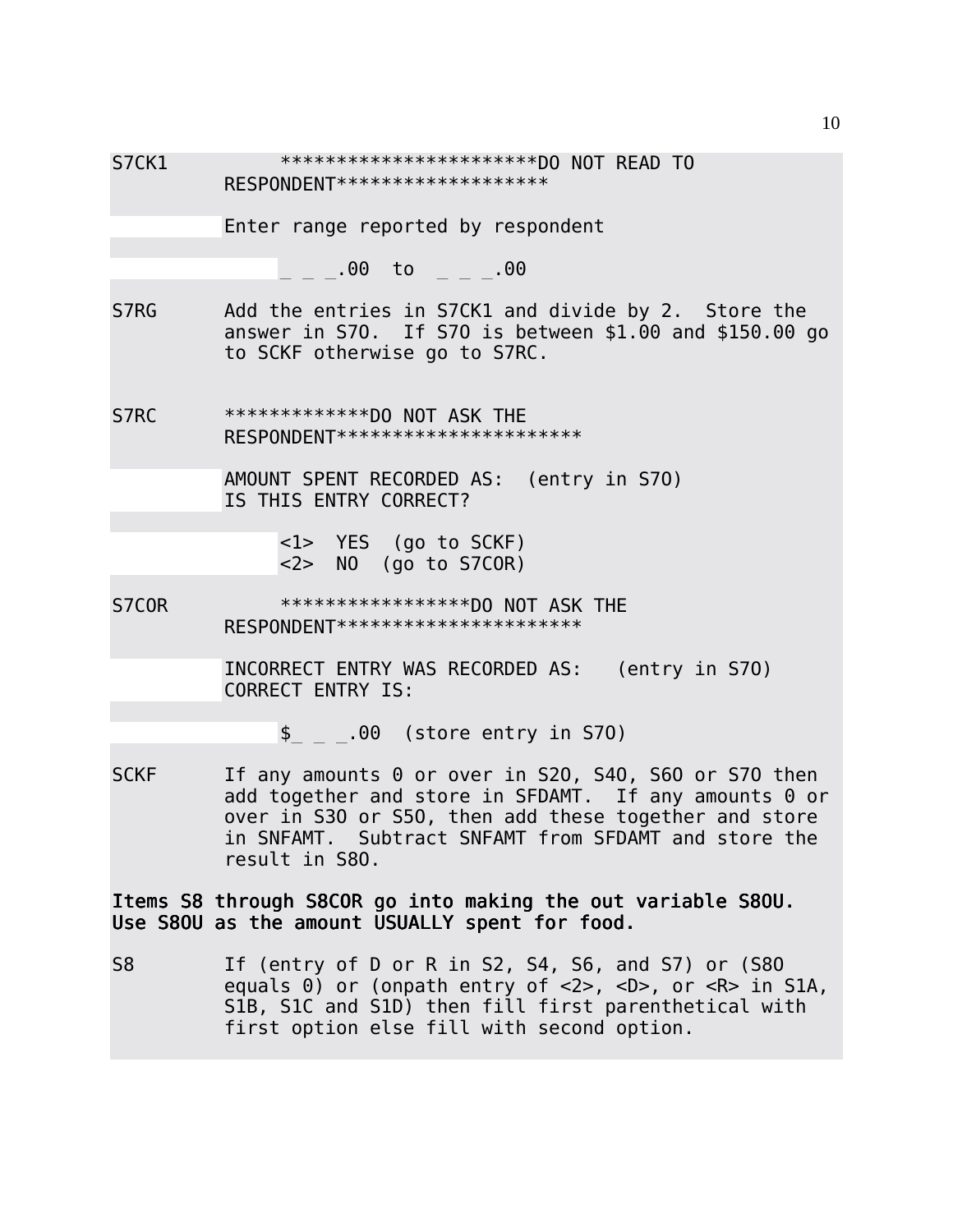If more than one hhmem=1 has an AGE equal to or greater than 10 fill second parenthetical with second option else fill with first.

If POOR= 2 fill last parenthetical with first option else fill with second option.

(Let's see, it seems that (you/your household) did not buy any food last week./Let's see, (you/your household) spent about(fill with S8O) on food last week.) Now think about how much (you/your household) USUALLY (spend/spends). How much (do you/does your household) USUALLY spend on food at all the different places we've been talking about in a week? ( /Please include any purchases made with food stamps.)

> ENTER X IF RESPONDENT CAN ONLY GIVE A RANGE

 $\frac{1}{2}$   $\frac{1}{2}$   $\frac{1}{2}$   $\frac{1}{2}$  00

Blind  $\langle D \rangle$  or  $\langle R \rangle$ 

S8CK If entry of X in S8 goto S8CK1 else store entry in S8OU. If S8OU is between \$1.00 and \$450.00 or equal to D or R go to S9 otherwise go to S8RC.

S8CK1 \*\*\*\*\*\*\*\*\*\*\*\*\*\*\*\*\*\*\*\*\*\*\*DO NOT READ TO RESPONDENT\*\*\*\*\*\*\*\*\*\*\*\*\*\*\*\*

Enter range reported by respondent

 $\frac{1}{2}$  = \_ \_ .00 to \$ \_ \_ \_ \_.00

S8RG Add the entries in S8CK1 and divide by 2. Store the answer in S8OU. If S8OU is between \$1.00 and \$450.00 go to S9 otherwise go to S8RC.

S8RC \*\*\*\*\*\*\*\*\*\*\*\*\*\*DO NOT ASK THE RESPONDENT\*\*\*\*\*\*\*\*\*\*\*\*\*\*\*\*\*\*\*\*\*\*\*\*\*\*\*

> AMOUNT SPENT RECORDED AS: (entry in S8OU) IS THIS ENTRY CORRECT?

> > <1> Yes (go to SCK9)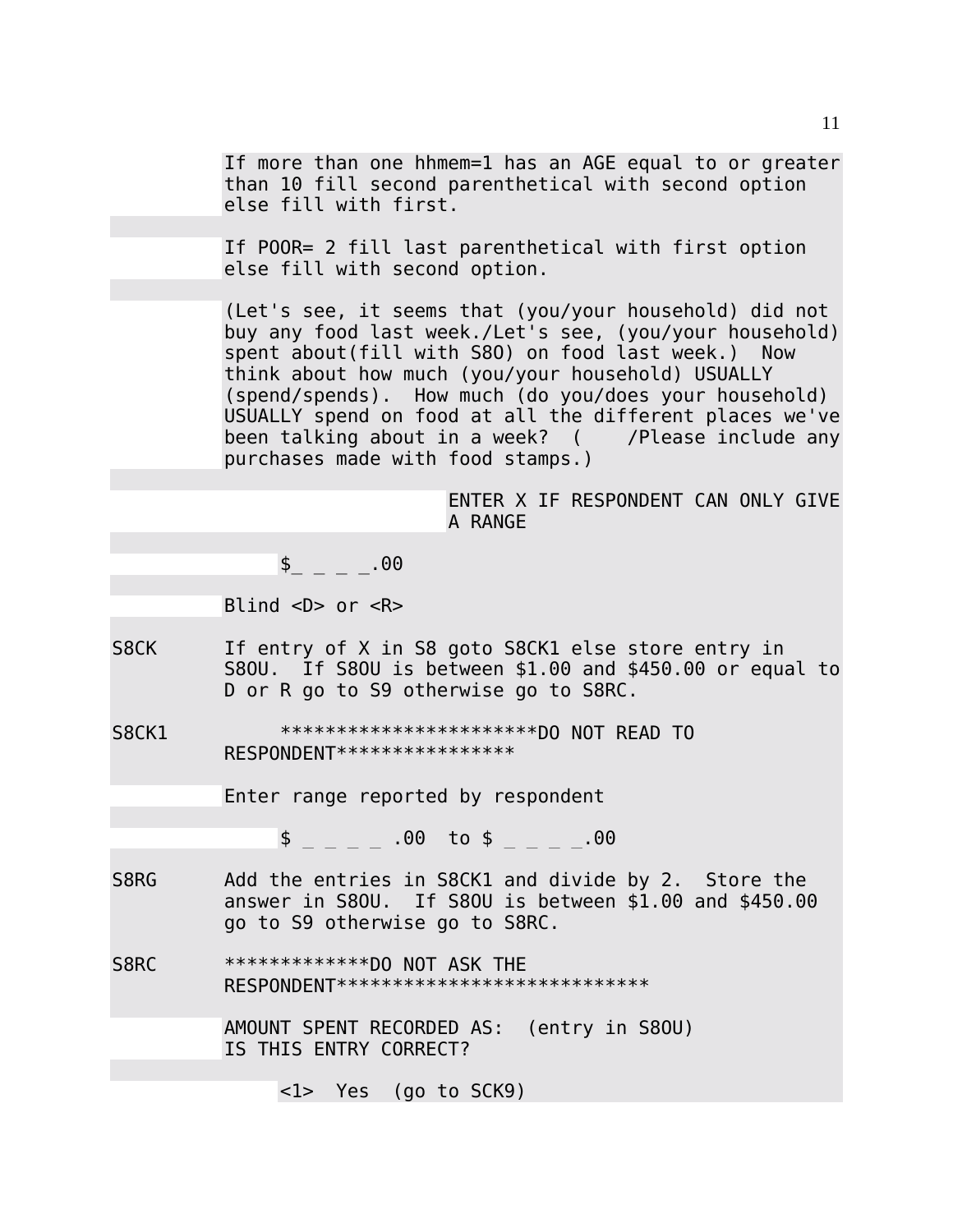<2> No (go to S8COR) S8COR \*\*\*\*\*\*\*\*\*\*\*\*\*\*\*DO NOT ASK THE RESPONDENT\*\*\*\*\*\*\*\*\*\*\*\*\*\*\*\*\*\*\*\*\*\*\*\*\*\*\* INCORRECT ENTRY WAS RECORDED AS: (entry in S8OU) CORRECT ENTRY IS:  $\frac{1}{2}$   $\frac{1}{2}$   $\frac{1}{2}$   $\frac{1}{2}$   $\frac{1}{2}$   $\frac{1}{2}$   $\frac{1}{2}$   $\frac{1}{2}$   $\frac{1}{2}$   $\frac{1}{2}$   $\frac{1}{2}$   $\frac{1}{2}$   $\frac{1}{2}$   $\frac{1}{2}$   $\frac{1}{2}$   $\frac{1}{2}$   $\frac{1}{2}$   $\frac{1}{2}$   $\frac{1}{2}$   $\frac{1}{2}$   $\frac{1}{2}$   $\frac{1}{2}$ 

S9 **People do different things when they are running out of money for food in order to make their food or their food money go further.**

**In the last 12 months, since May of last year, did you ever run short of money and try to make your food or your food money go further?**

 <1> Yes (SKIP TO SP1)  $<$ 2 > No (SKIP to SP1CK)

Blind  $\langle D \rangle$  or  $\langle R \rangle$  skip to SP1

------------------------------------------------------------- SP1CK If POOR=2 skip to SS1CK else ask SP1. -------------------------------------------------------------

SP1 If hhnum=1 fill with first option else fill with second.

**In the past 12 months, since May of last year, did(you/anyone in this household) get food stamp benefits that is, either food stamps or a food-stamp benefit card?**

<1> Yes (Ask SP2) <2> No (SKIP TO SP5CK)

Blind  $\langle D \rangle$  or  $\langle R \rangle$  skip to SP5CK

SP2 If hhnum=1 fill with first option else fill with second.

**In what month did (you/your household) last receive food stamp benefits?**

SP2M Month

[If Month is March or April, ask Date.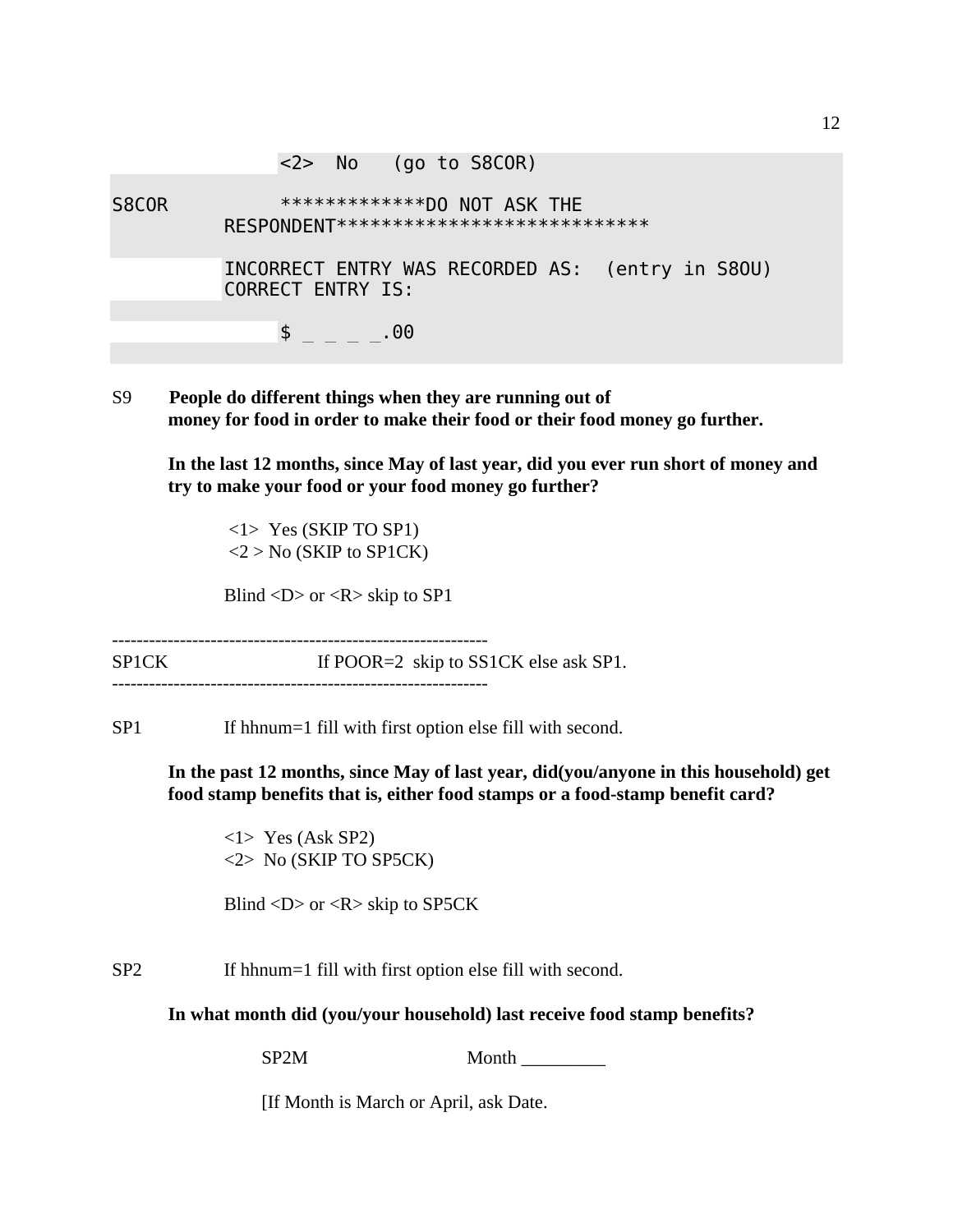Otherwise, go to SP3]

Blind  $\langle D \rangle$  or  $\langle R \rangle$  (skip to SP3)

SP2D Day  $<1-31>$ 

Blind  $\langle D \rangle$  or  $\langle R \rangle$ 

#### **Use SP2M and SP2D, not SP2.**

SP3 If hhnum=1 fill with first option else fill with second.

**How much did (you/your household) receive in (MONTH/ the last time you got food stamp benefits)?**

 $\frac{\$}{\$}$  \_ \_ \_ .00

Blind  $\langle D \rangle$  or  $\langle R \rangle$ 

## SP4 **Does your household get its food stamp benefits as paper food stamps or as a plastic EBT benefit card?**

<1> \_\_\_\_\_ paper food stamps <2> \_\_\_\_\_ plastic EBT benefit card

Blind  $\langle D \rangle$  or  $\langle R \rangle$ 

-------------------------------------------------------------

SP3CK Store entry in SP3O. If SP3O is between \$1.00 and \$700.00 go to SP5CK otherwise go to SP3RC.

-------------------------------------------------------------

### SP3RC \*\*\*\*\*\*\*\*\*\*\*\*\*DO NOT ASK THE RESPONDENT\*\*\*\*\*\*\*\*\*\*\*\*\*

### AMOUNT RECEIVED RECORDED AS: (entry in SP3O) IS THIS ENTRY CORRECT?

 <1> YES (go to SP5CK)  $\langle 2 \rangle$  NO (go to SP3COR)

SP3COR \*\*\*\*\*\*\*\*\*\*\*DO NOT ASK THE RESPONDENT\*\*\*\*\*\*\*\*\*\*\*\*\*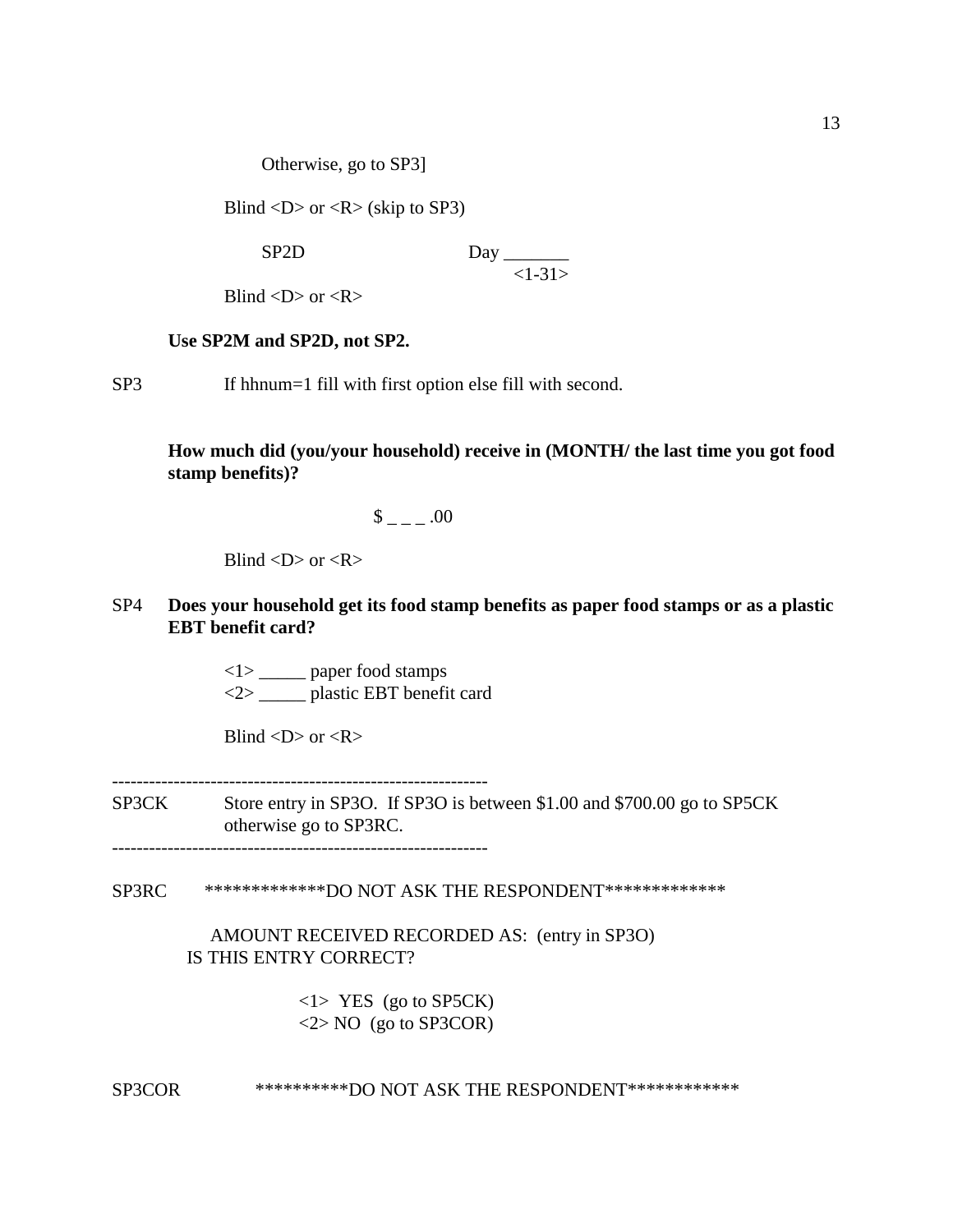INCORRECT ENTRY WAS RECORDED AS: (entry in SP3O) CORRECT ENTRY IS:

 $\_{$   $\_\_$   $\_\_$  00 (store entry in SP3O)

**Items SP3 through SP3COR go into making the out variable SP3O. This is the amount received in food stamp benefits.**

------------------------------------------------------------- SP5CK IF HHMEM=1 and AGE IS 60 YEARS OLD OR OLDER of anyone in the household, ASK SP5 else skip to SP6CK. -------------------------------------------------------------

SP5 If respondent is 60 or older fill with first option else fill with second option.

**During the past 30 days, did (you/ anyone in the household) receive free or reduced-cost meals for the elderly?**

<1> Yes <2> No

Blind  $\langle D \rangle$  or  $\langle R \rangle$ 

-------------------------------------------------------------

SP6CK If HHMEM=1 and AGE is 5 THROUGH 18 for anyone in the household ask SP6 else skip to SP8CK. -------------------------------------------------------------

SP6 If only 1 child between 5 and 18 years old fill with "your child" else fill with second option.

**During the past 30 days, did (your child/ any children in the household between 5 and 18 years old) receive free or reduced-cost lunches at school?**

<1> Yes <2> No (skip to SP8CK)

Blind <D> or <R> skip to SP8CK

SP7 If only 1 child between 5 and 18 years old fill with "your child" else fill with second option.

**During the past 30 days, did (your child/any children in the household) receive free or reduced-cost breakfasts at school?**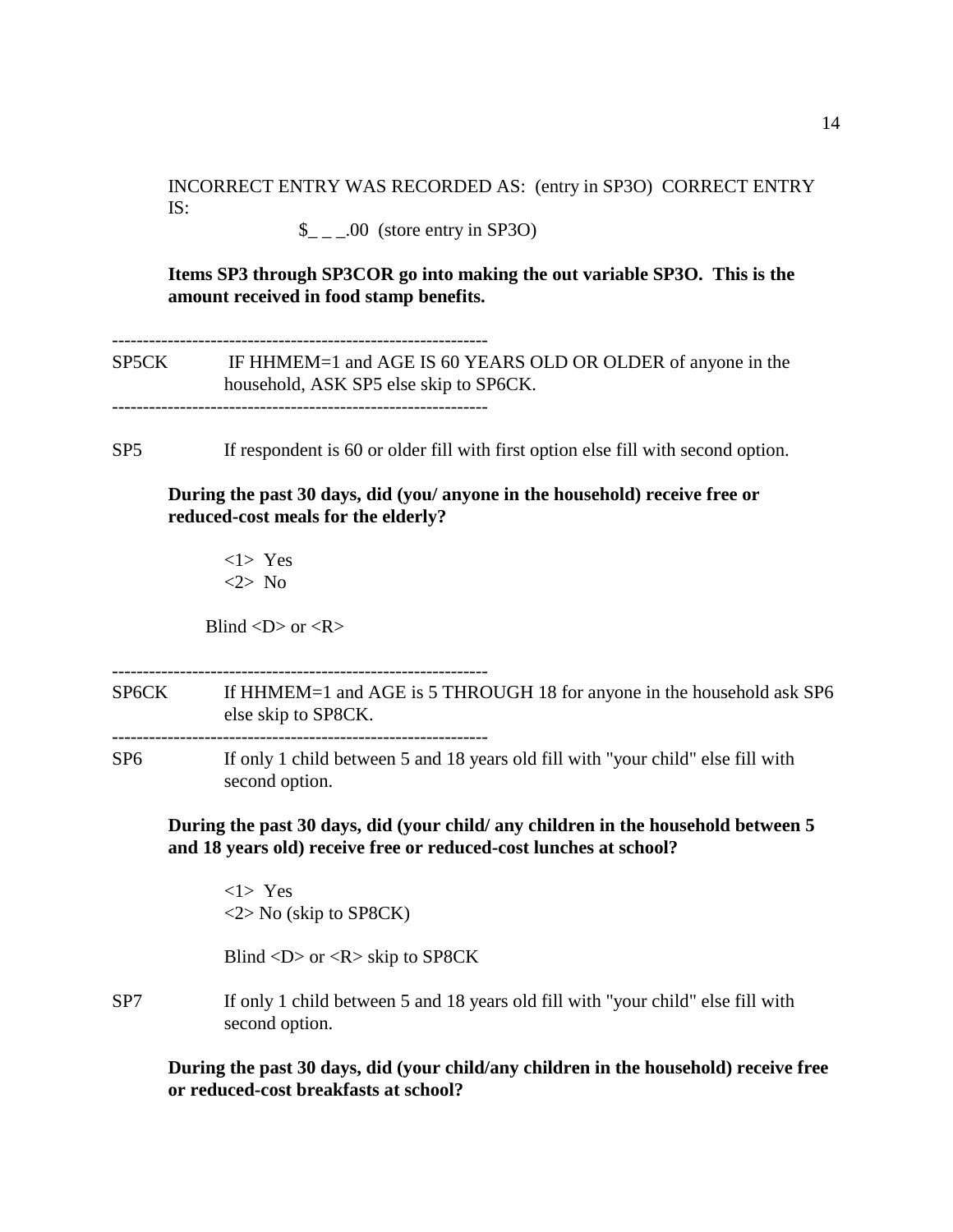|                 | $<1>$ Yes<br>$<2>$ No                                                                                                                                          |
|-----------------|----------------------------------------------------------------------------------------------------------------------------------------------------------------|
|                 | Blind < $D$ > or < $R$ >                                                                                                                                       |
|                 | SP8CK If [(SEX=2 and AGE is 15 to 45) OR (AGE is less than 5)] and HHMEM=1 then<br>ask SP8 else skip to SS1CK.                                                 |
| SP <sub>8</sub> | If (SEX=2 and AGE=15-45) and (AGE<5) then fill second option else if (SEX=2<br>and AGE=15-45) and (no AGE<5) then fill first option else fill third option.    |
|                 | During the past 30 days, did any (women/women or children/children) in this<br>household get food through the WIC program?                                     |
|                 | $<1>$ Yes<br>$\langle 2 \rangle$ No (skip to SS1CK)                                                                                                            |
|                 | Blind <d> or <r> (skip to <math>SS1CK</math>)</r></d>                                                                                                          |
| SP <sub>9</sub> | If (SEX=2 and AGE=15-45) and (AGE<5) then fill second option else if (SEX=2<br>and AGE=15-45) and (no AGE<5) then fill first option else fill third<br>option. |
|                 | How many (women/women or children/children) in the household got WIC foods?                                                                                    |
|                 |                                                                                                                                                                |
|                 | Blind < $D$ > or < $R$ >                                                                                                                                       |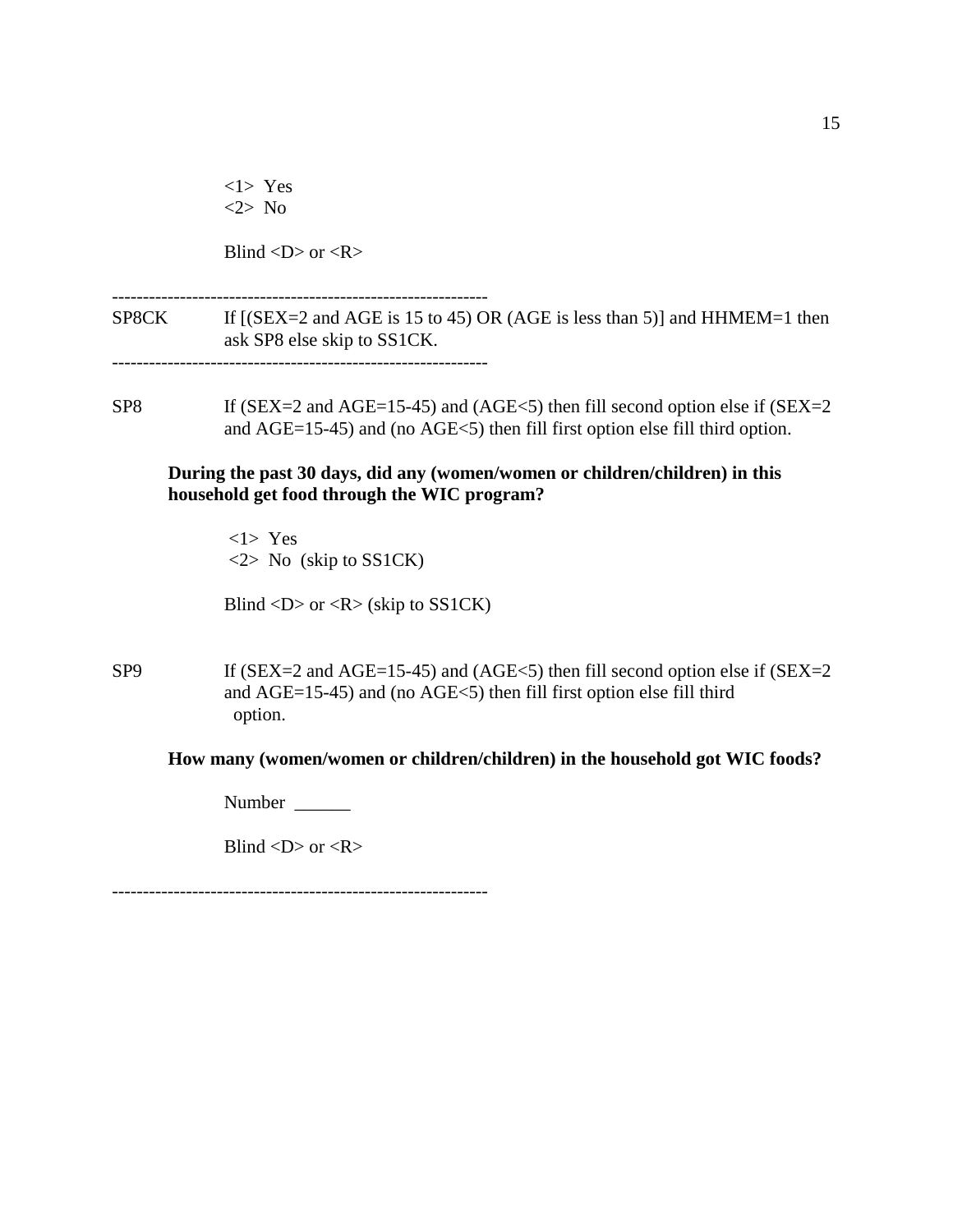#### II. FOOD SUFFICIENCY

**These next questions are about the food eaten in your household in the last 12 months, since May of last year, and whether you were able to afford the food you need.**

-------------------------------------------------------------  $SS1CK$  If MISCK = 2, 4, 6 or 8 then ask SS1 else ask SS1A.

-------------------------------------------------------------

- SS1 Which of these statements best describes the food eaten in your household--enough of the kinds of food we want to eat, enough but not always the kinds of food we want to eat, sometimes not enough to eat, or often not enough to eat?
	- <1> Enough of the kinds of food we want to eat (skip to SX1CK)
	- <2> Enough but not always the kinds of food we want to eat (skip to SS1B)
	- <3> Sometimes not enough to eat (skip to SS1C)
	- <4> Often not enough to eat (skip to SS1C)

Blind  $\langle D \rangle$  or  $\langle R \rangle$  skip to SX1CK

- SS1A Which of the following statements best describes the amount of food eaten in your household--enough food to eat, sometimes not enough to eat, or often not enough to eat?
	- <1> Enough food to eat (skip to SS1A1)
	- <2> Sometimes not enough to eat (skip to SS1C)
	- <3> Often not enough to eat (skip to SS1C)

Blind  $\langle D \rangle$  or  $\langle R \rangle$  skip to SX1CK

SS1A1 Do you have enough of the KINDS of food you want to eat, or do you have enough but NOT ALWAYS the KINDS of food you want to eat?

> <1> enough of the kinds you want (skip to SX1CK)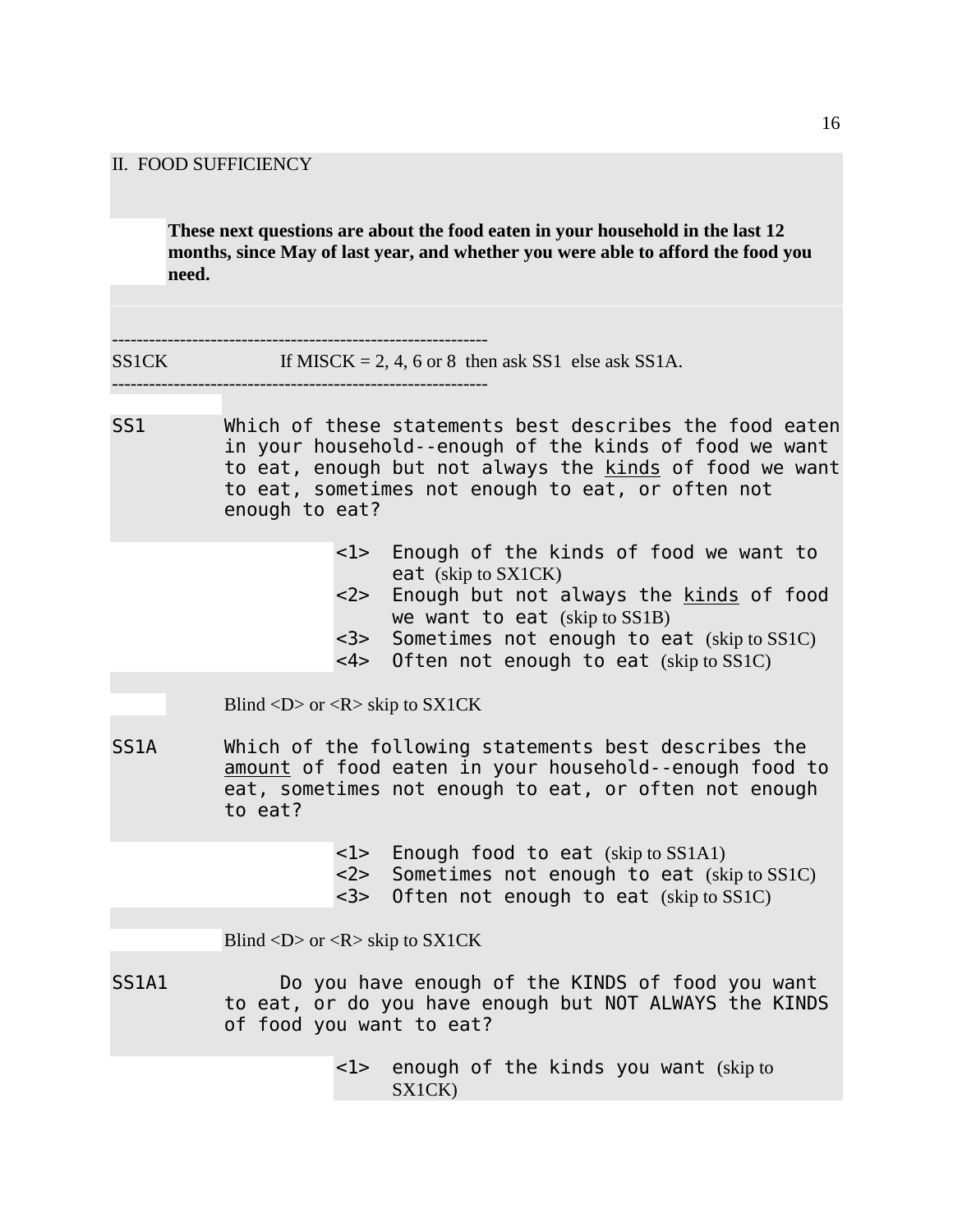|                | <2> enough but not always the kind you want |  |  |  |  |  |
|----------------|---------------------------------------------|--|--|--|--|--|
| (kkip to SS1B) |                                             |  |  |  |  |  |

#### Blind <D> or <R> skip to SX1CK

SS1B **Here are some reasons why people don't always have the quality or variety of food they want. For each one, please tell me if that is a reason why YOU don't always have the kinds of food you want to eat.**

READ LIST. MARK ALL THAT APPLY.

|                                            | YES NO |  |
|--------------------------------------------|--------|--|
| Not enough money for food                  |        |  |
| Kinds of food we want not available        |        |  |
| Not enough time for shopping or cooking [] |        |  |
| Too hard to get to the store               |        |  |
| On a special diet                          |        |  |

Blind  $\langle D \rangle$  or  $\langle R \rangle$  for each category All responses go to SX1CK

SS1C **Here are some reasons why people don't always have enough to eat. For each one, please tell me if that is a reason why YOU might not always have enough to eat.**

| READ LIST. MARK ALL THAT APPLY.         |        |    |
|-----------------------------------------|--------|----|
|                                         | YES    | NO |
| Not enough money for food               |        |    |
| Not enough time for shopping or cooking | $\Box$ |    |
| Too hard to get to the store            |        |    |
| On a diet                               |        |    |
| No working stove available              |        |    |
| Not able to cook or eat                 |        |    |
| because of health problems              |        |    |
|                                         |        |    |

 Blind <D> or <R> for each category All responses go to SX1CK

----------------------------------------------------- SX1CK If POOR=2 and  $(SS1=<1>or OR SS1A=<1>or OR$  and  $S9=<2>or$ , then skip to S10CK else continue to SS2. ------------------------------------------------------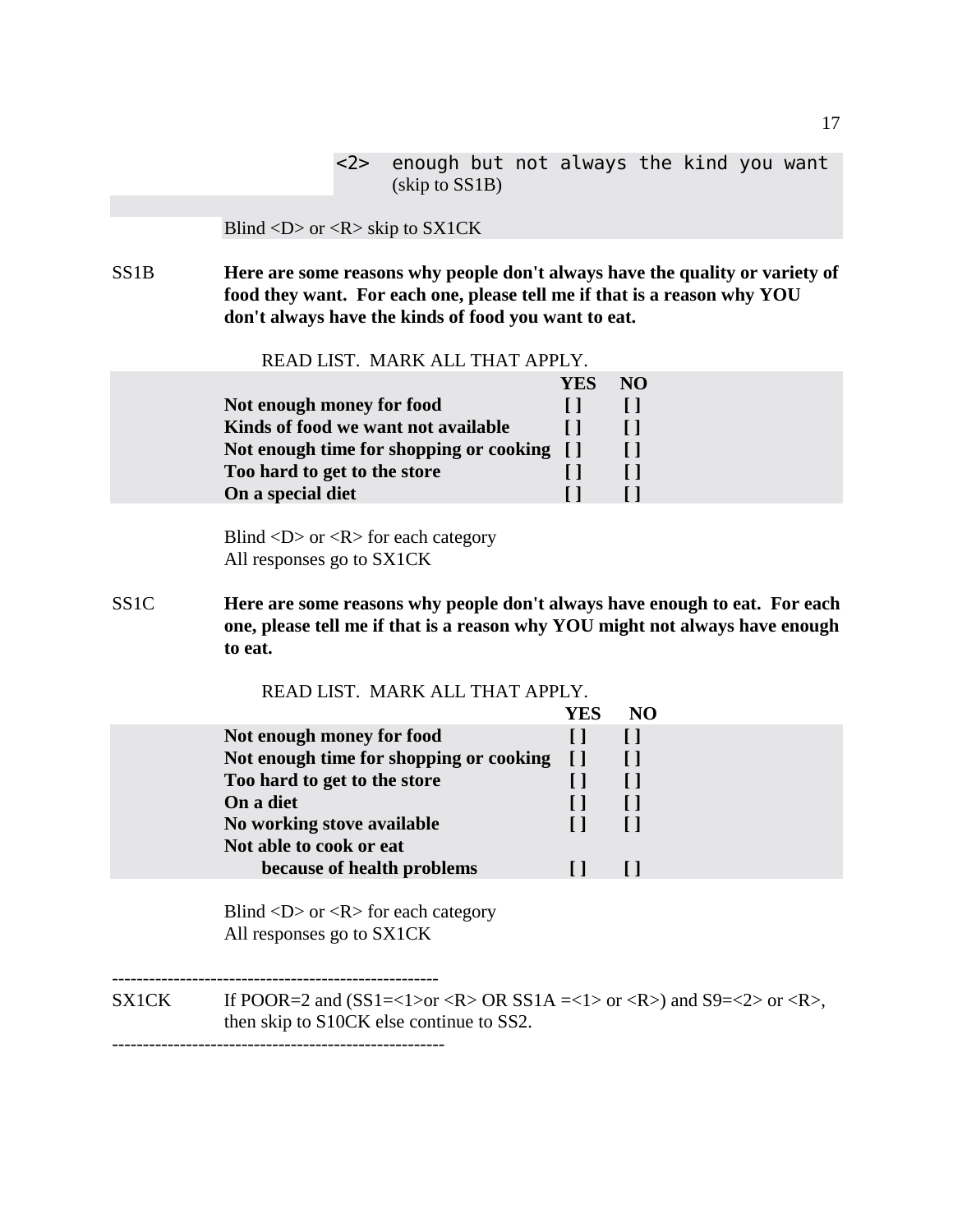SS2 If NUMHOU=1 and AGE>=18 then fill first option in parenthetical else fill second option.

 **Now I'm going to read you several statements that people have made about their food situation. For these statements, please tell me whether the statement was OFTEN true, SOMETIMES true, or NEVER true for (you/your household) in the last 12 months.**

**The first statement is "(I/We) worried whether (my/our) food would run out before (I/we) got money to buy more." Was that OFTEN true, SOMETIMES true, or NEVER true for (you/your household) in the last 12 months?**

<1> Often true <2> Sometimes true <3> Never true

Blind  $\langle D \rangle$  or  $\langle R \rangle$ 

- SS3 **"The food that (I/we) bought just didn't last, and (I/we) didn't have money to get more." Was that OFTEN, SOMETIMES or NEVER true for you in the last 12 months?**
	- <1> Often true <2> Sometimes true <3> Never true

Blind  $\langle D \rangle$  or  $\langle R \rangle$ 

## SS4 **"(I/we) couldn't afford to eat balanced meals." Was that often, sometimes or never true for you in the last 12 months?**

- <1> Often true
- <2> Sometimes true
- <3> Never true

Blind  $\langle D \rangle$  or  $\langle R \rangle$ 

-------------------------------------------------------------

-------------------------------------------------------------

SS5CK If any HHMEM=1 and AGE<=17 in household ask SS5 else skip to SX2CK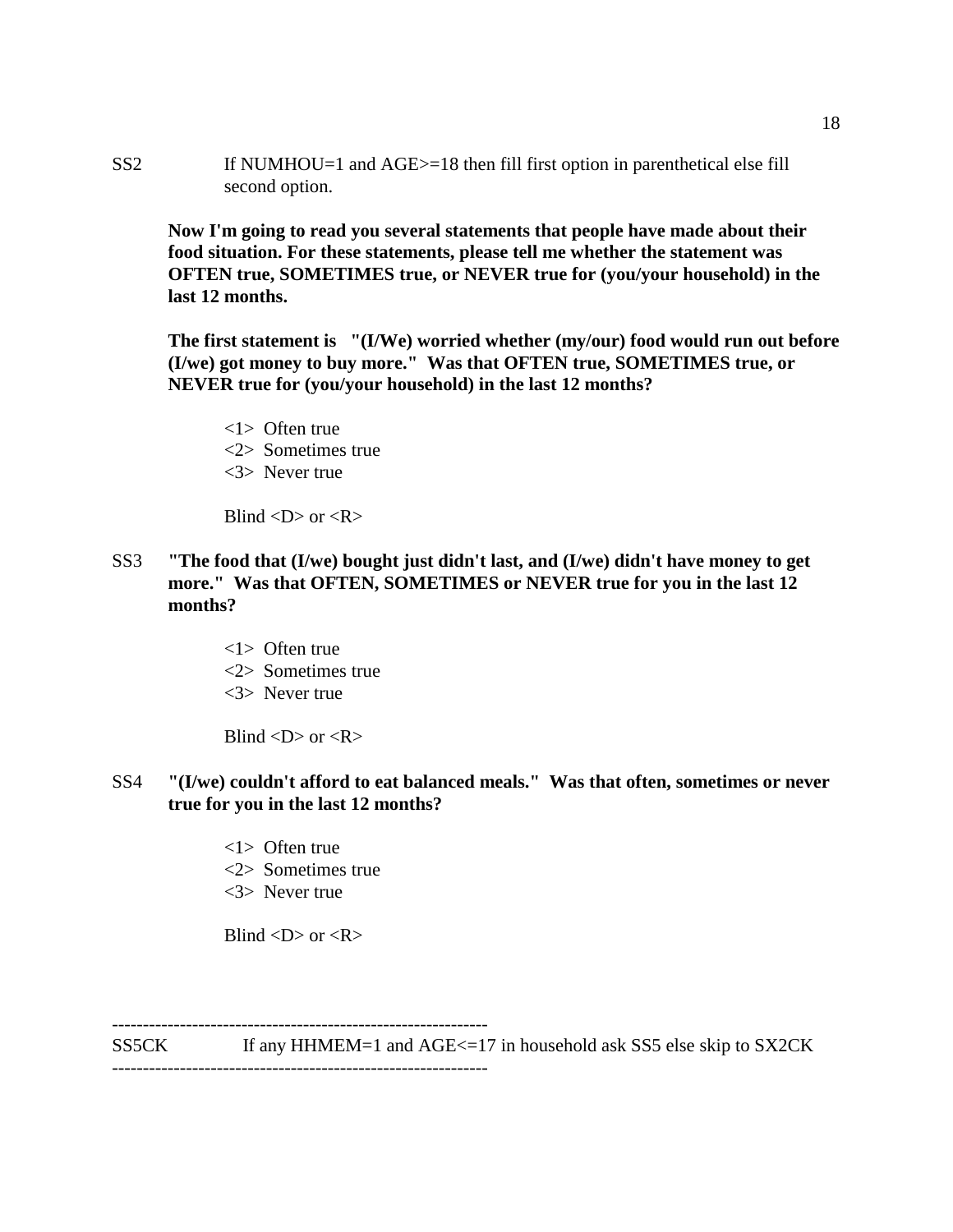SS5 If only 1 HHMEM=1 and AGE>=18 in household fill first, second, and fourth parenthetical with first option else fill with second option.

> If only one person with  $AGE \leq 17$  then fill third parenthetical with first option else fill with second option.

**"(I/we) relied on only a few kinds of low-cost food to feed (my/our child/the children) because (I was/we were) running out of money to buy food. Was that often, sometimes or never true for you in the last 12 months?**

- <1> Often true
- <2> Sometimes true
- <3> Never true

Blind  $\langle D \rangle$  or  $\langle R \rangle$ 

SS6 If only 1 HHMEM=1 and AGE > = 18 in household fill first, second and fourth parenthetical with first option else fill with second option.

> If only one person with  $AGE \leq 17$  then fill third parenthetical with first option else fill with second option.

**"(I/we) couldn't feed (my/our child/the children) a balanced meal, because (I/we) couldn't afford that." Was that often, sometimes, or never true for you in the last 12 months?**

<1> Often true <2> Sometimes true <3> Never true

Blind  $\langle D \rangle$  or  $\langle R \rangle$ 

------------------------------------------------------------ SX2CK If  $(SS1 = <1>OR SS1A=<1>$  or  $<2>$ ) AND  $(SS2=<3>$ ,  $< D>$ , or  $< R>$  and  $SS3=<3>$ ,  $<$ D $>$ , or  $<$ R $>$  and SS4= $<3>$ ,  $<$ D $>$ , or  $<$ R $>$  and SS5 =  $<3>$ ,  $\langle D \rangle$ , or  $\langle R \rangle$  and SS6 =  $\langle 3 \rangle$ ,  $\langle D \rangle$ , or  $\langle R \rangle$  or blank) then skip to SC1 else go to SH1CK1.

------------------------------------------------------------

------------------------------------------------------------  $SH1CK1$  If MISCK = 8 then skip to SH1CK3 else continue to SH1CK2. ------------------------------------------------------------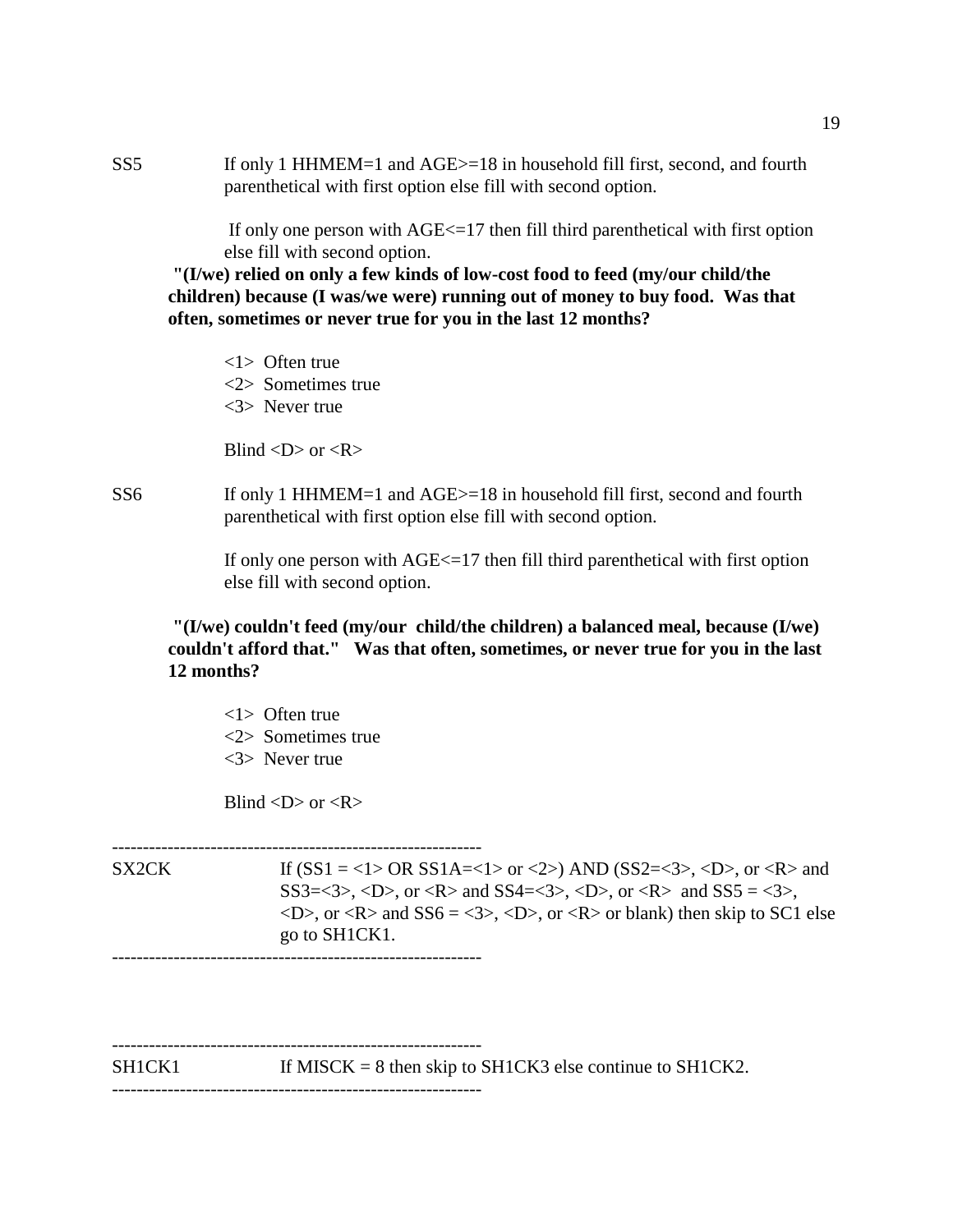------------------------------------------------------------

 $SHICK2$  If any HHMEM=1 and AGE <=17 in household, ask SH1 else skip to SH2. ------------------------------------------------------------

SH1CK3 If any HHMEM=1 and AGE <=17 in household, ask SH1A else skip to SH2A.

-------------------------------------------------------------

SH1 If only 1 HHMEM=1 and AGE>=18 in household fill first and third parenthetical with first option else fill with second option.

> If only one person with AGE<=17 then fill second parenthetical with first option else fill with second option.

 **"(My/Our) child was/The children were) not eating enough because (I/we) just couldn't afford enough food." Was that often, sometimes or never true for you in the last 12 months?**

<1> Often true <2> Sometimes true <3> Never true

Blind  $\langle D \rangle$  or  $\langle R \rangle$ All responses go to SH2

 $SH1A$  If HHMEM=1 with AGE $\le$ =17 then fill first and third parentheticals with first option else fill with NAME of HHMEM with AGE<=17 AND with birth date nearest to current date among all HHMEM with AGE<=17.

> If HHMEM=1 and AGE>=18 in household fill second and fourth parenthetical with first option else fill with second option.

### **( /This next question asks about a particular child living in the household-that would be CHILD'S NAME).**

**In the last 12 months, was this statement often, sometimes, or never true for you: "(My/our child/NAME) was not eating enough because (I/we) just couldn't afford enough food"?**

<1> Often true <2> Sometimes true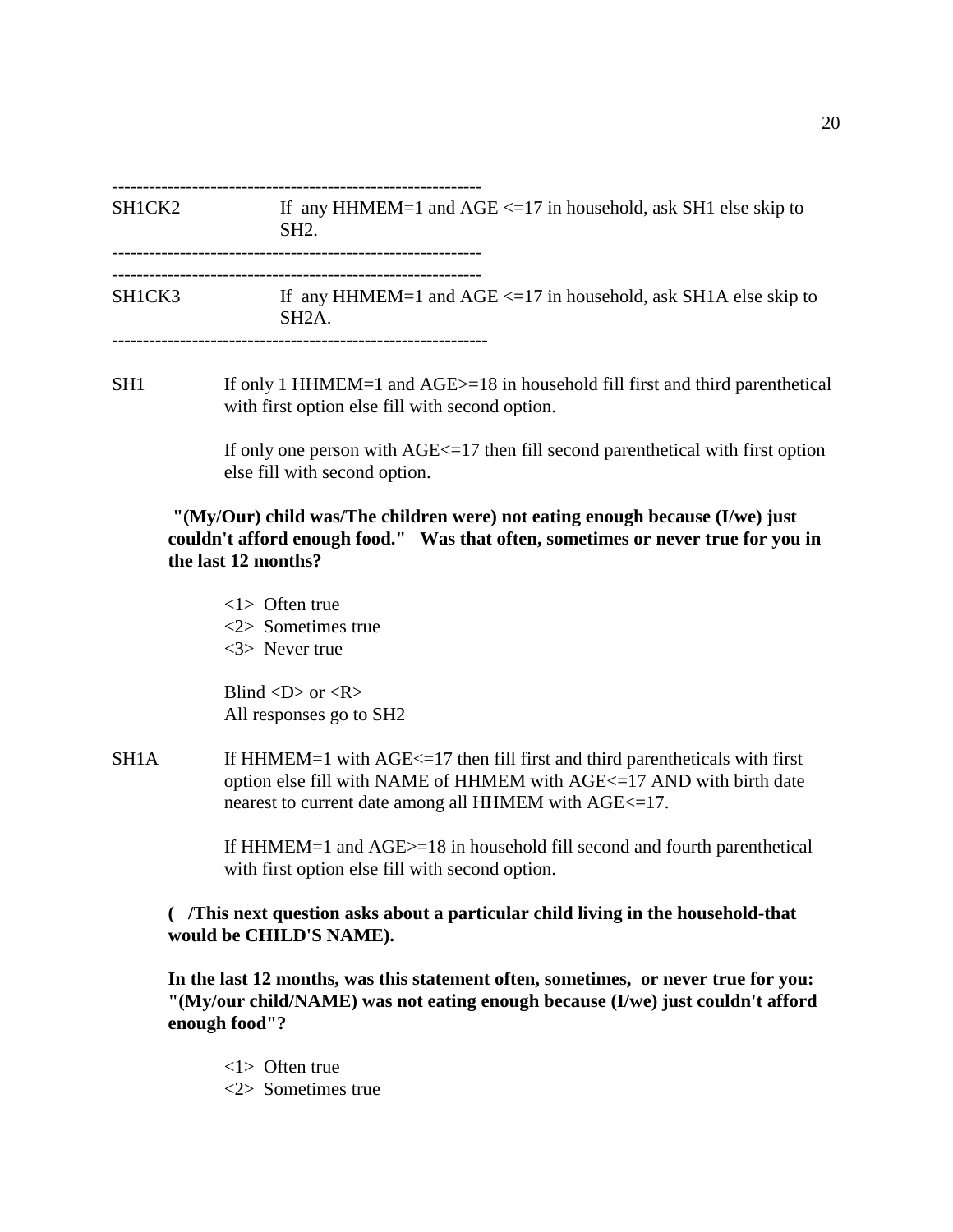<3> Never true

Blind  $\langle D \rangle$  or  $\langle R \rangle$ 

SH2A **In the last 12 months, since May of last year, did you ever cut the size of your meals or skip meals because there wasn't enough money for food?**

> <1> Yes  $<$ 2 > No (SKIP TO SH3)

Blind  $\langle D \rangle$  or  $\langle R \rangle$  skip to SH3

### SHF2A **How often did this happen--almost every month, some months but not every month, or in only 1 or 2 months**?

<1> Almost every month <2> Some months but not every month  $<$ 3 > Only 1 or 2 months

Blind  $\langle D \rangle$  or  $\langle R \rangle$ All responses go to SH3

SH2 If only 1 HHMEM=1 and AGE > = 18 in household fill parenthetical with first option else fill with second option.

**In the last 12 months, did (you/ you or other adults in your household) ever cut the size of your meals or skip meals because there wasn't enough money for food?**

<1> Yes  $<$ 2> No (SKIP TO SH3)

Blind  $\langle D \rangle$  or  $\langle R \rangle$  skip to SH3

- SHF2 **How often did this happen--almost every month, some months but not every month, or in only 1 or 2 months?**
	- <1> Almost every month
	- <2> Some months but not every month
	- <3> Only 1 or 2 months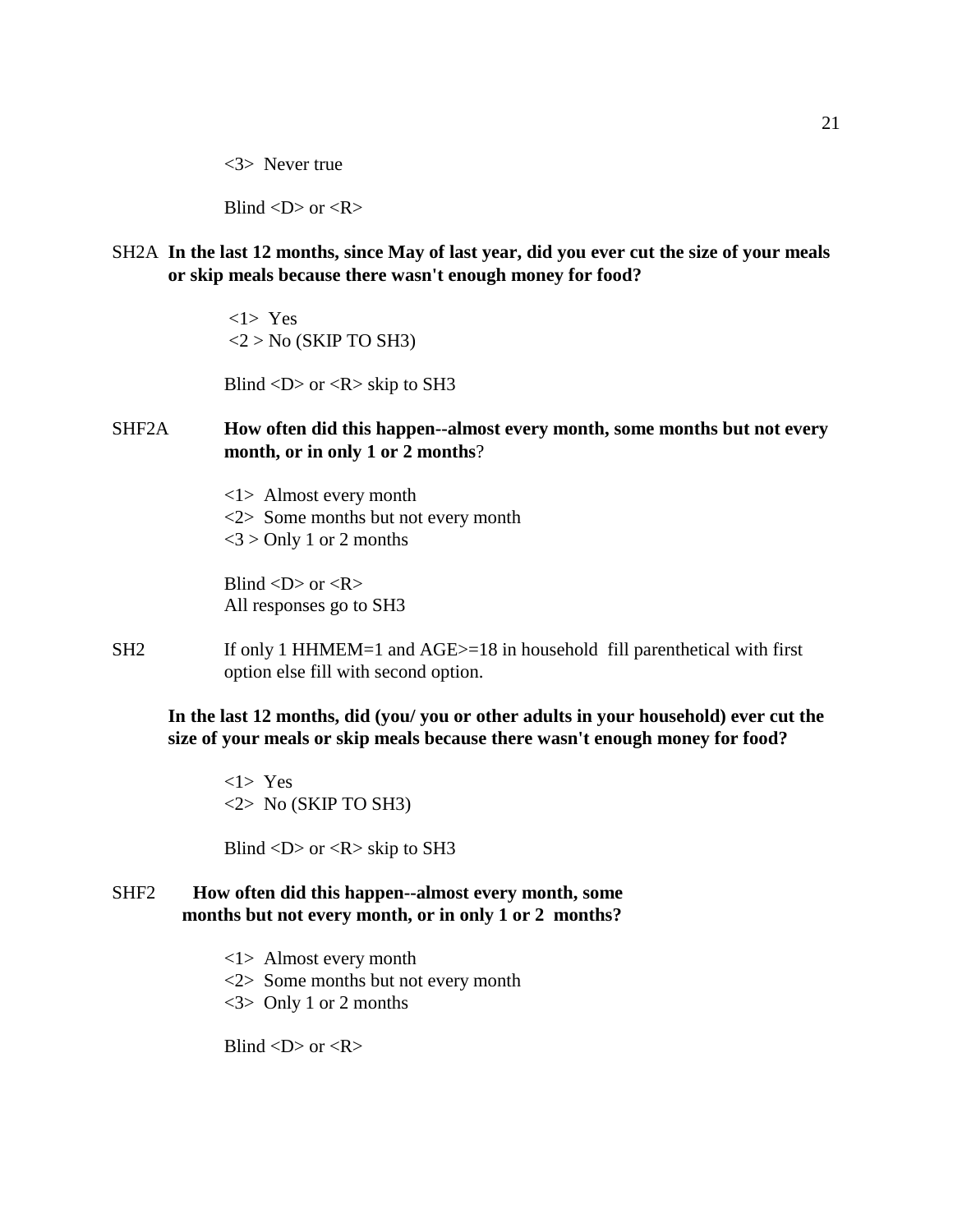SHM2 If only 1 HHMEM=1 and AGE>=18 in household fill parenthetical with first option else fill with second option.

**Now think about the last 30 days. During that time did (you/ you or other adults in your household) ever cut the size of your meals or skip meals because there wasn't enough money for food?**

<1> Yes <2> No (SKIP TO SH3)

Blind  $\langle D \rangle$  or  $\langle R \rangle$  skip to SH3

### SHMF2 **How many days did this happen in the last 30 days?**

\_\_\_\_\_\_ days  $\overline{\langle 1-30\rangle}$ 

Blind  $\langle D \rangle$  or  $\langle R \rangle$ All responses go to SH3

SH3 **In the last 12 months, did you ever eat less than you felt you should because there wasn't enough money for food?**

> <1> Yes <2> No (SKIP TO SH4)

Blind  $\langle D \rangle$  or  $\langle R \rangle$  skip to SH4

## SHF3 **How often did this happen--almost every month, some months but not every month, or in only 1 or 2 months?**

- <1> Almost every month
- <2> Some months but not every month
- <3> Only 1 or 2 months

Blind  $\langle D \rangle$  or  $\langle R \rangle$ 

#### SHM3 **Did this happen in the last 30 days?**

<1> Yes <2> No (SKIP TO SH4)

Blind  $\langle D \rangle$  or  $\langle R \rangle$  skip to SH4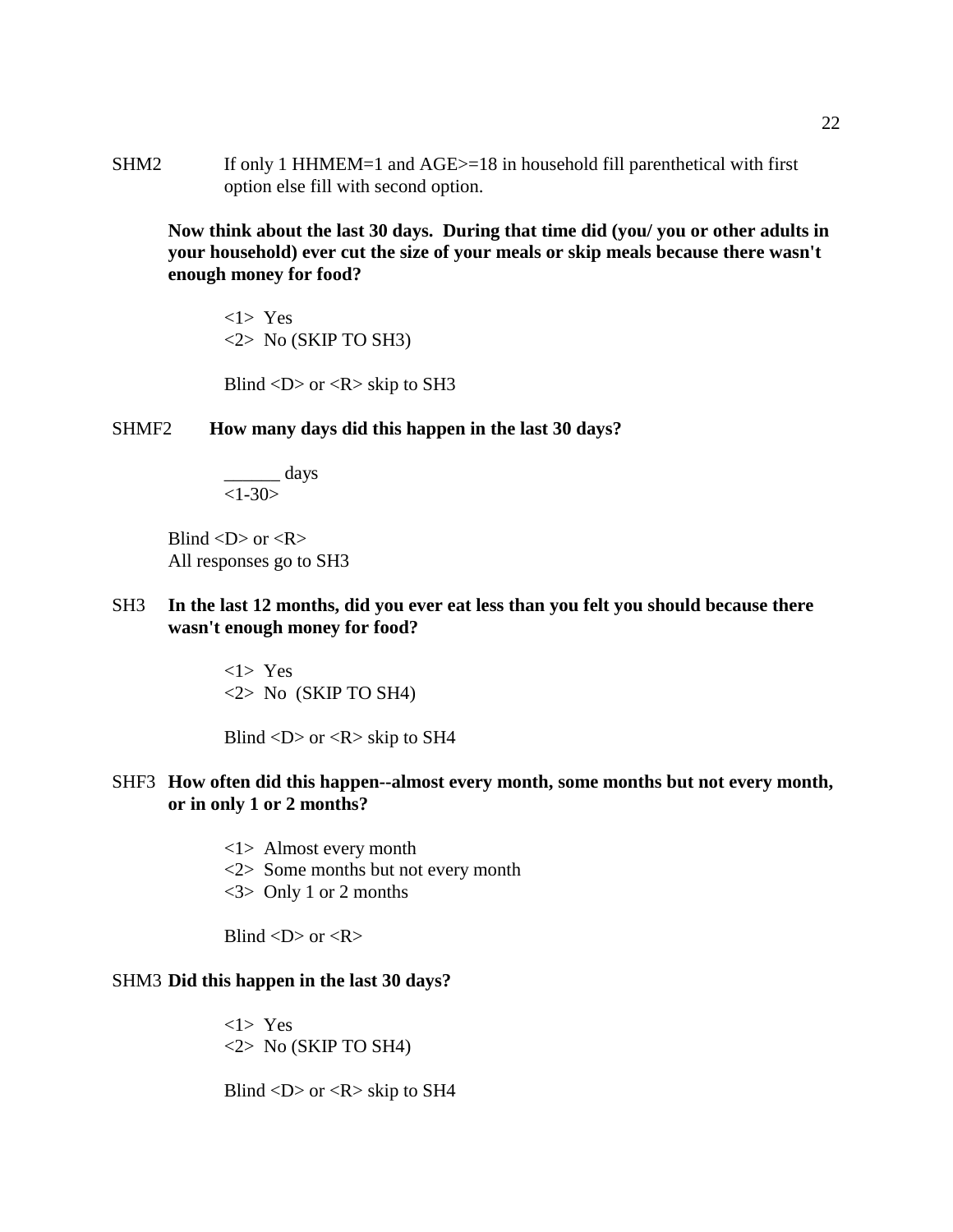SHMF3 **In the last 30 days, how many days did you eat less than you felt you should because there wasn't enough money to buy food?**

> \_\_\_\_\_\_ number of days  $<1-30>$

Blind  $\langle D \rangle$  or  $\langle R \rangle$ 

SH4 **In the last 12 months, since May of last year, were you ever hungry but didn't eat because you couldn't afford enough food?**

> <1> Yes <2> No (SKIP TO SH5)

Blind  $\langle D \rangle$  or  $\langle R \rangle$  skip to SH5

### SHF4 **How often did this happen--almost every month, some months but not every month, or in only 1 or 2 months?**

<1> Almost every month <2> Some months but not every month <3> Only 1 or 2 months

Blind  $\langle D \rangle$  or  $\langle R \rangle$ 

#### SHM4 **Did this happen in the last 30 days?**

<1>Yes <2> No (SKIP TO SH5)

Blind  $\langle D \rangle$  or  $\langle R \rangle$  skip to SH5

## SHMF4 **In the last 30 days, how many days were you hungry but didn't eat because you couldn't afford enough food?**

 \_\_\_\_\_ number of days  $<1-30>$ 

Blind  $\langle D \rangle$  or  $\langle R \rangle$ 

### SH5 **In the last 12 months, did you lose weight because you didn't have enough money for food?**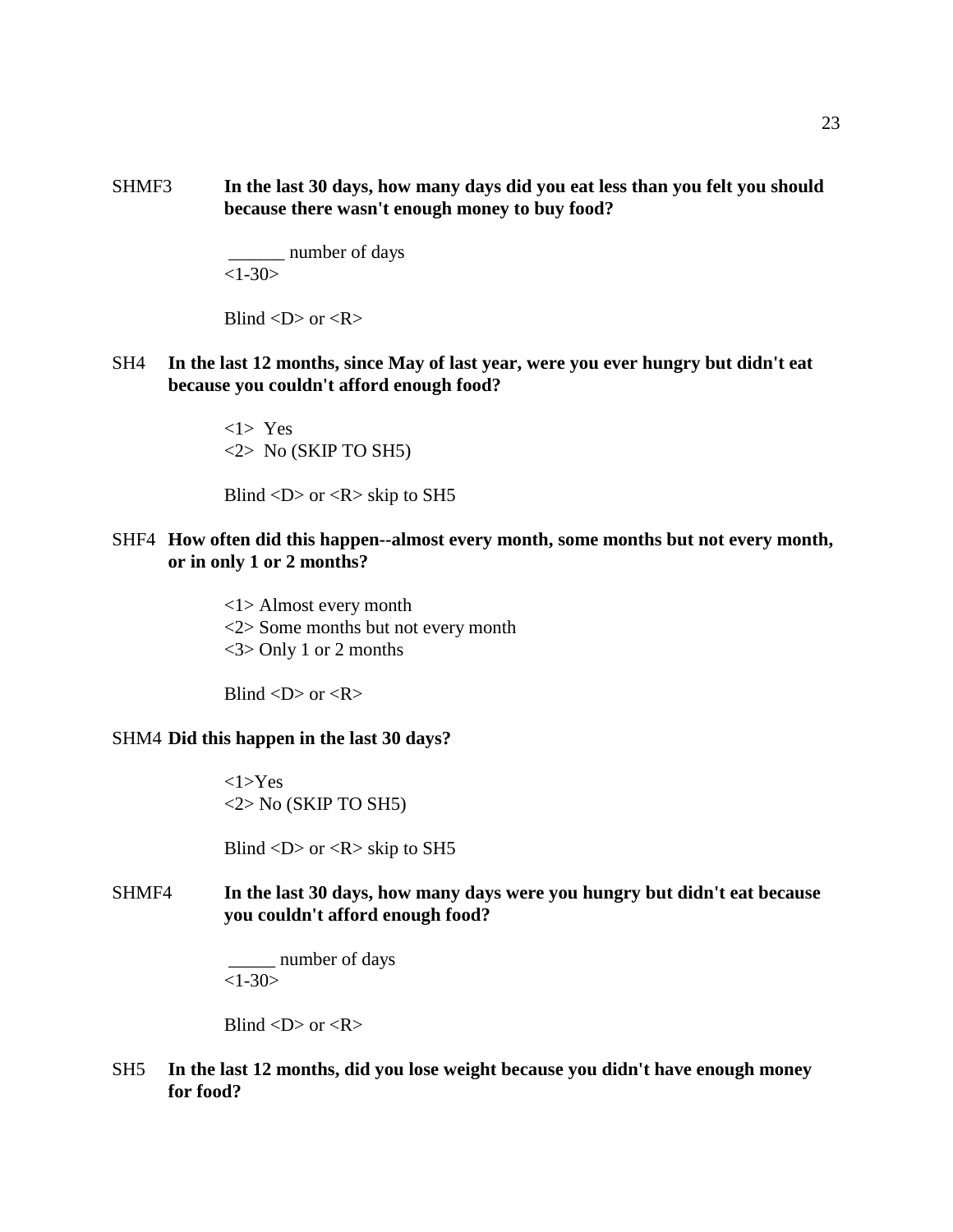<1> Yes <2> No (SKIP TO SX3CK)

Blind  $\langle D \rangle$  or  $\langle R \rangle$  skip to SX3CK

#### SHM5 **Did this happen in the last 30 days?**

 <1> Yes <2> No

Blind  $\langle D \rangle$  or  $\langle R \rangle$ 

-----------------------------------------------------------------

SX3CK If  $(SH1=<3>$ ,  $$ ,  $$ , or blank OR  $SH1A=<3>$ ,  $$ ,  $$  or blank) AND (SH2=<2>, <D>, or <R> OR SH2A=<2>, <D>, or <R>) AND  $(SH3=<2>, , or AND SH4=<2>, , or AND SH5=<2>,$  $\langle D \rangle$ , or  $\langle R \rangle$  then skip to SC1 else continue to SSH1CK. ----------------------------------------------------------------- -----------------------------------------------------------------

 $SSHICK$  If MISCK = 8 then ask SSH1A else ask SSH1.

----------------------------------------------------------------

 $SSH1$  If only 1 HHMEM=1 and AGE $>=18$  in household fill parenthetical with first option else fill with second option.

**In the last 12 months, since last May, did (you/ you or other adults in your household) ever not eat for a whole day because there wasn't enough money for food?**

<1> Yes <2> No (SKIP TO SSH2CK)

Blind  $\langle D \rangle$  or  $\langle R \rangle$  skip to SSH2CK

## SSHF1**How often did this happen--almost every month, some months but not every month, or in only 1 or 2 months?**

- <1> Almost every month
- <2> Some months but not every month
- <3> Only 1 or 2 months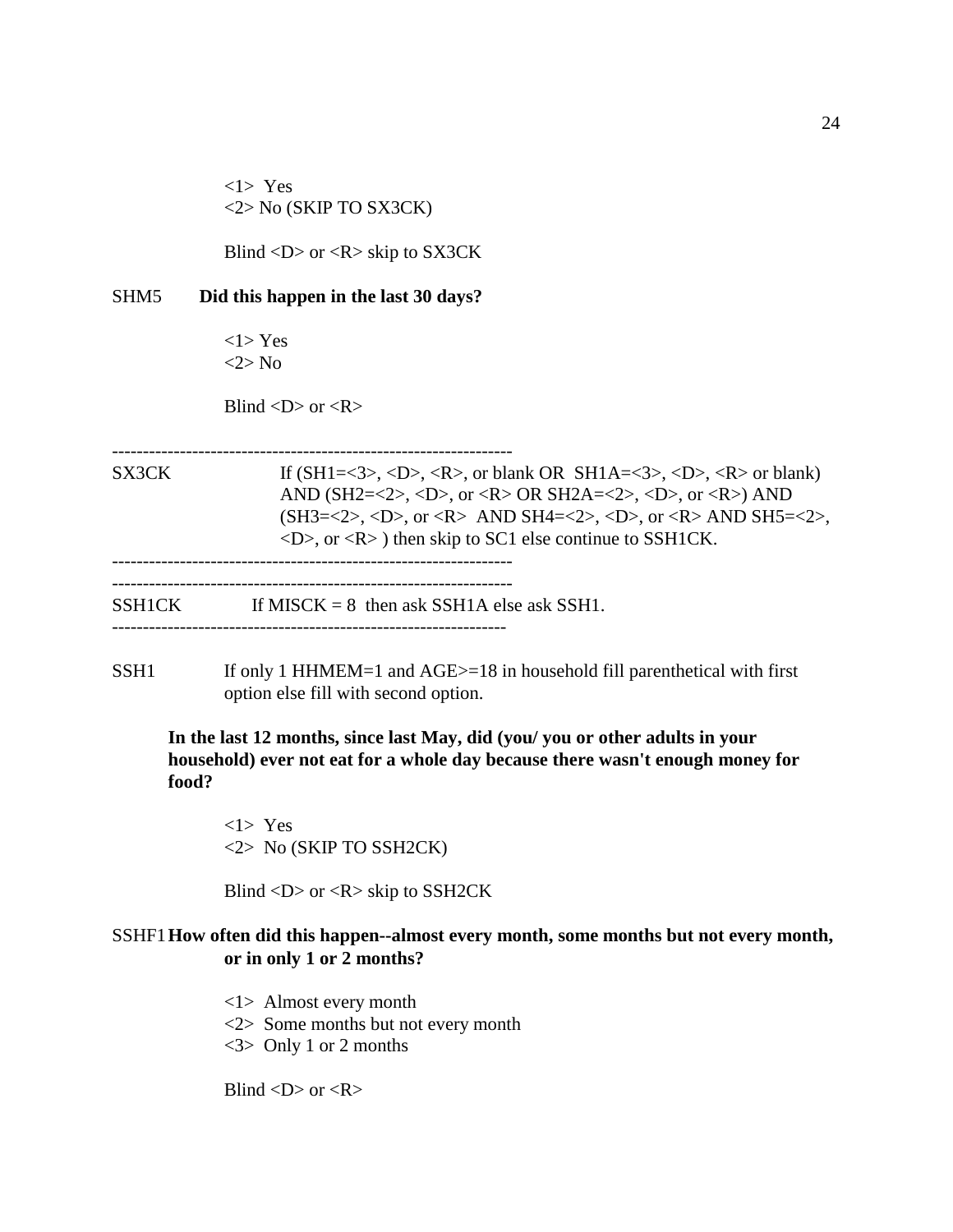SSHM1 If only 1 HHMEM=1 and AGE>=18 in household fill with first option else fill with second option.

**Now think about the last 30 days. During that time did (you/ you or other adults in your household) ever not eat for a whole day because there wasn't enough money for food?**

<1> Yes <2> No (SKIP TO SSH2CK)

Blind  $\langle D \rangle$  or  $\langle R \rangle$  skip to SSH2CK

#### SSHMF1 **How many times did this happen in the last 30 days?**

\_\_\_\_\_\_ times  $<1 - 30$ 

Blind  $\langle D \rangle$  or  $\langle R \rangle$ All responses go to SSH2CK

--------------------------------------------------

SSH2CK If HHMEM=1 and AGE $\le$ =17 of anyone in the household go to SSH2 else skip to SC1. --------------------------------------------------

SSH2 If only one person with AGE <= 17 then fill with first option else fill with second option.

**The next questions are about (your child/ children living in the household who are under 18 years old).**

**In the last 12 months, since May of last year, did you ever cut the size of (your child's/ any of the children)'s meals because there wasn't enough money for food?**

<1> Yes <2> No (SKIP TO SSH3)

Blind  $\langle D \rangle$  or  $\langle R \rangle$  skip to SSH3

SSHF2**How often did this happen - almost every month, some months but not every month, or in only 1 or 2 months?**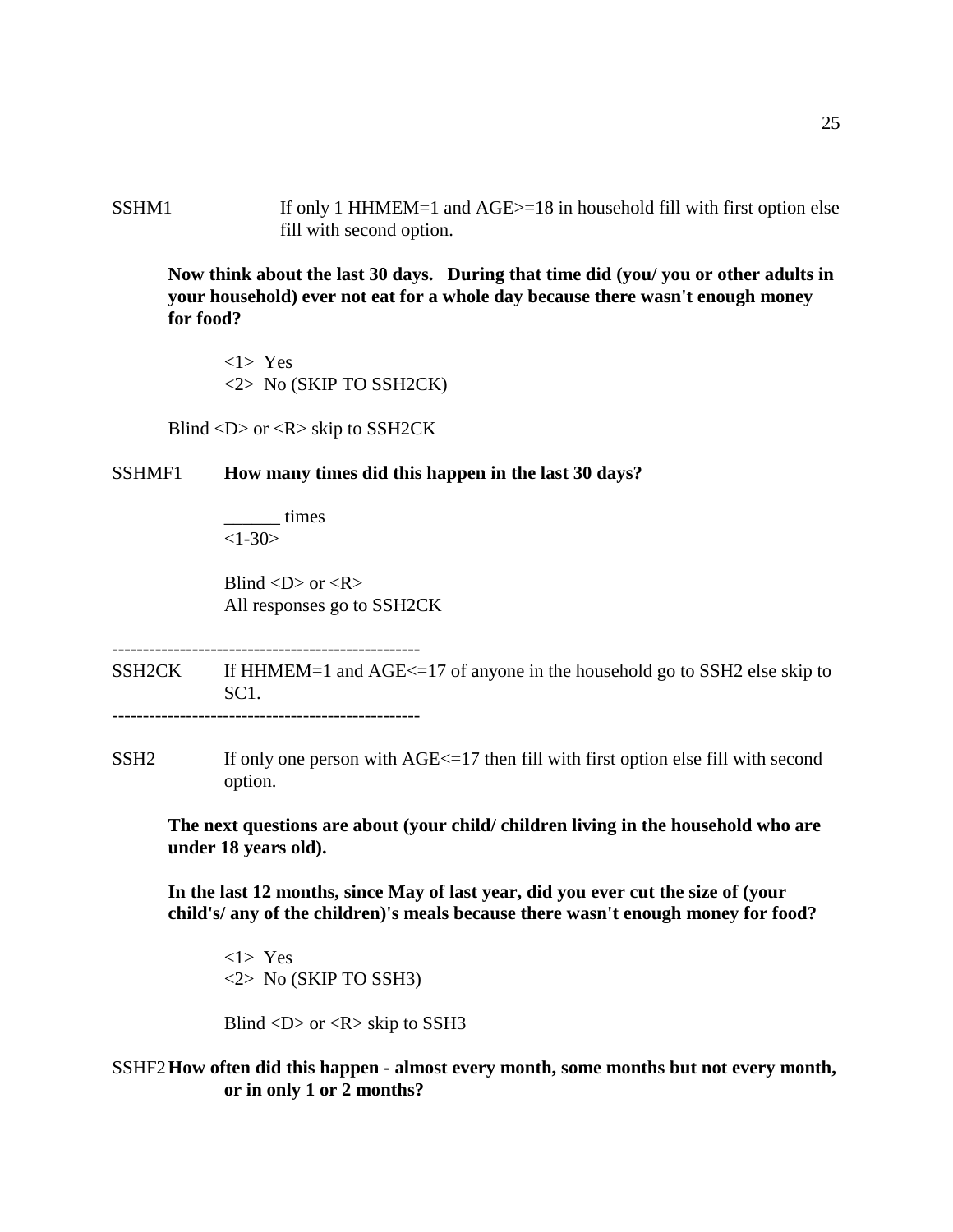- <1> Almost every month
- <2> Some months but not every month
- <3> Only 1 or 2 months

Blind  $\langle D \rangle$  or  $\langle R \rangle$ 

#### SSHM2 **Did this happen in the last 30 days?**

<1> Yes <2> No (SKIP TO SSH3)

Blind  $\langle D \rangle$  or  $\langle R \rangle$  skip to SSH3

 $SSHMF2$  If only one person with  $AGE \leq 17$  then fill with first option else fill with second option.

### **In the last 30 days, how many days did you cut the size of (your child's/the children's) meals because there wasn't enough money for food?**

 $\frac{\ }{\ }$  days  $<1 - 30$ 

Blind  $\langle D \rangle$  or  $\langle R \rangle$ All responses go to SSH3

SSH3 If only one person with AGE <= 17 then fill with first option else fill with second option.

**In the last 12 months, (was your child/were the children) ever hungry but you just couldn't afford more food?**

<1> Yes <2> No (SKIP TO SSH4)

Blind  $\langle D \rangle$  or  $\langle R \rangle$  skip to SSH4

### SSHM3 **Did this happen in the last 30 days?**

<1> Yes <2> No (SKIP TO SSH4)

Blind  $\langle D \rangle$  or  $\langle R \rangle$  skip to SSH4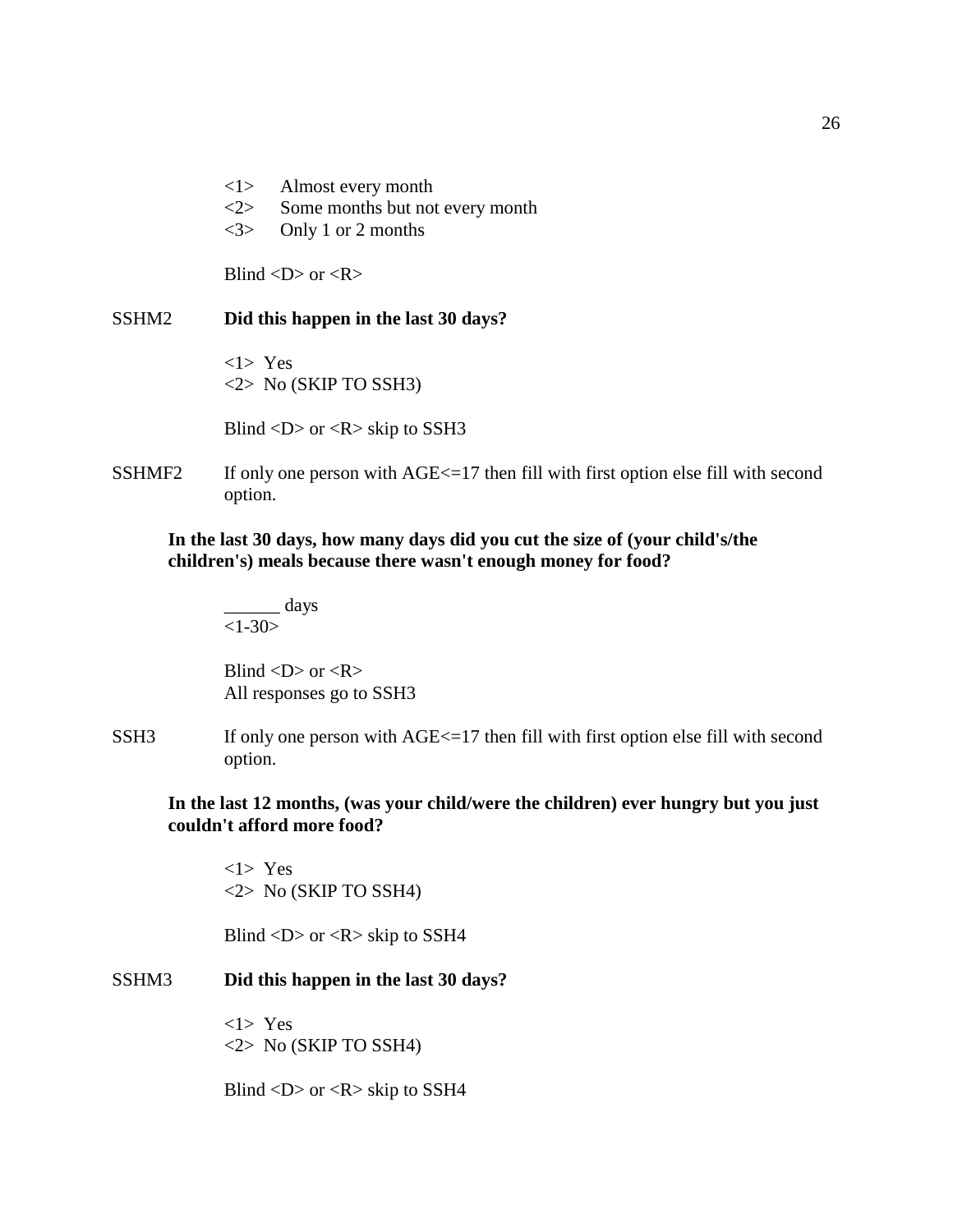SSHMF3 If only one person with  $\text{AGE} \leq 17$  then fill with first option else fill with second option.

**In the last 30 days, how many days (was your child/ were the children) hungry but you just couldn't afford more food?**

 \_\_\_\_\_\_ number of days  $<1 - 30$ 

Blind  $\langle D \rangle$  or  $\langle R \rangle$ 

 $SSH4$  If only one person with  $AGE \leq 17$  then fill with first option else fill with second option.

**In the last 12 months, did (your child/ any of the children) ever skip a meal because there wasn't enough money for food?**

<1> Yes  $\langle 2 \rangle$  No (SKIP TO SSH5)

Blind  $\langle D \rangle$  or  $\langle R \rangle$  skip to SSH5

SSHF4**How often did this happen--almost every month, some months but not every month, or in only 1 or 2 months?**

> <1> Almost every month <2> Some months but not every month <3> Only 1 or 2 months

Blind  $\langle D \rangle$  or  $\langle R \rangle$ 

- 
- $SSHM4$  If only one person with  $AGE \le 17$  then fill with first option else fill with second option.

### **Now think about the last 30 days. Did (your child/ the children) ever skip a meal during that time because there wasn't enough money for food?**

<1> Yes <2> No (SKIP TO SSH5)

Blind  $\langle D \rangle$  or  $\langle R \rangle$  skip to SSH5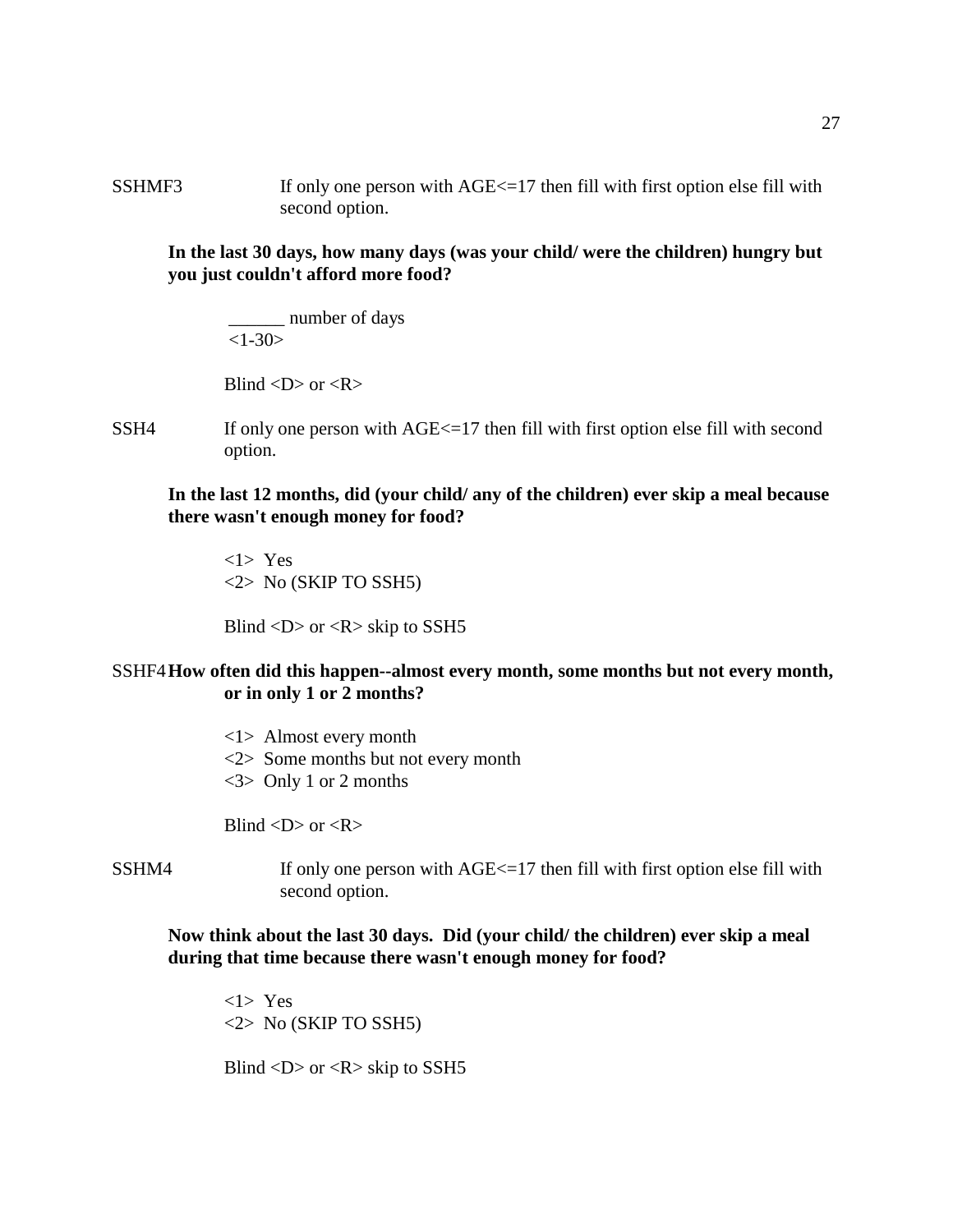| SSHMF4 | How many days did this happen in the last 30 days? |  |  |  |  |
|--------|----------------------------------------------------|--|--|--|--|
|        | days                                               |  |  |  |  |
|        | $<1-30>$                                           |  |  |  |  |
|        | Blind $\langle D \rangle$ or $\langle R \rangle$   |  |  |  |  |
|        | All responses go to SSH5                           |  |  |  |  |
|        |                                                    |  |  |  |  |

SSH5 If only one person with AGE <= 17 then fill with first option else fill with second option.

## **In the last 12 months, since May of last year, did (your child/ any of the children) ever not eat for a whole day because there wasn't enough money for food?**

<1> Yes  $\langle 2 \rangle$  No (SKIP TO SC1)

Blind  $\langle D \rangle$  or  $\langle R \rangle$  skip to SC1

### SSHM5 **Did this happen in the last 30 days?**

<1> Yes  $<$ 2 > No

Blind  $\langle D \rangle$  or  $\langle R \rangle$ All responses go to SC1

SSH1A **In the last 12 months, since last May, did you ever not eat for a whole day because there wasn't enough money for food?**

> <1> Yes <2> No (SKIP TO SSH2ACK)

Blind <D> or <R> skip to SSH2ACK

## SSHF1A **How often did this happen--almost every month, some months but not every month, or in only 1 or 2 months?**

- <1> Almost every month
- <2> Some months but not every month
- <3> Only 1 or 2 months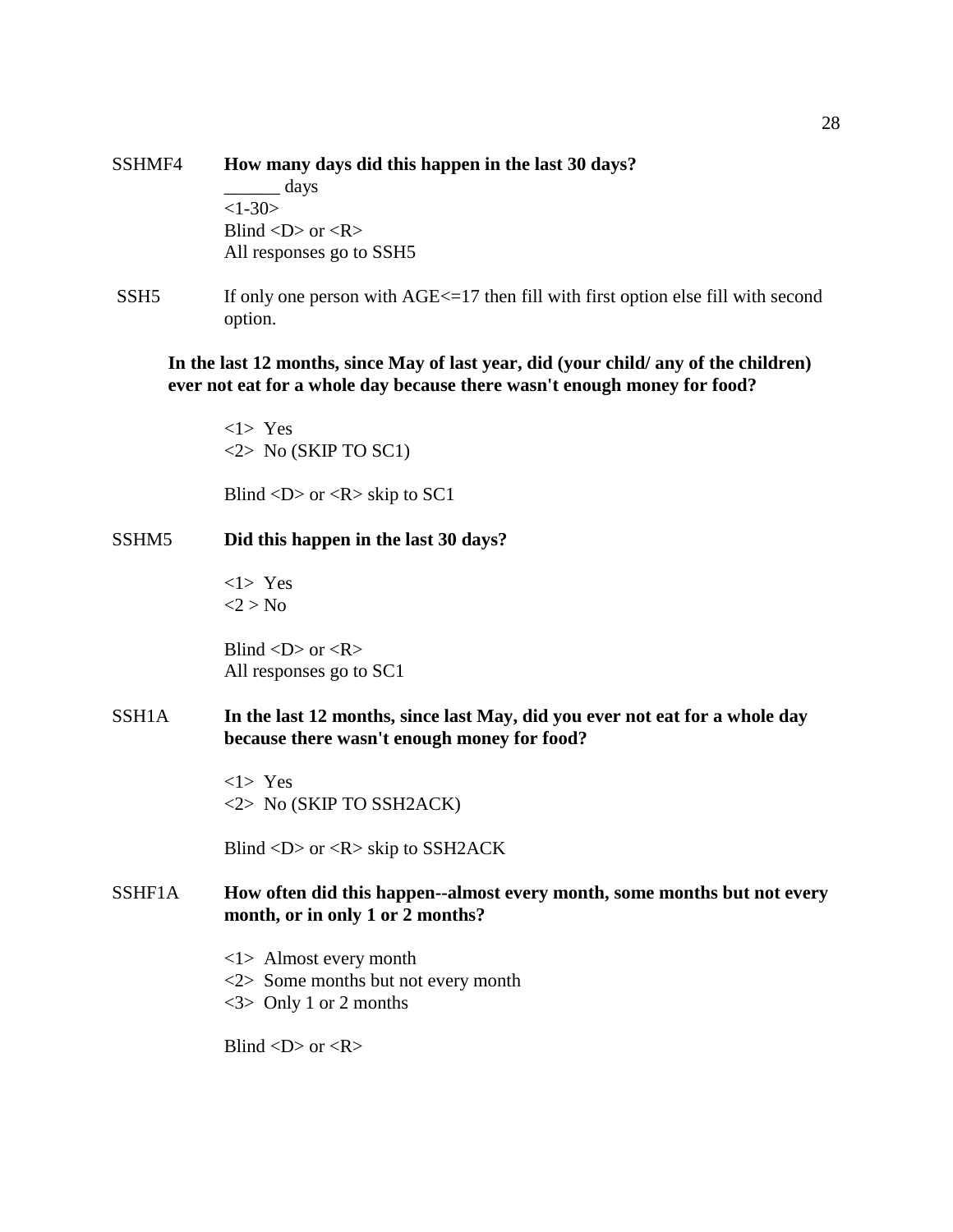---------------------------------------------------------

SSH2ACK If HHMEM=1 and AGE<=17 of anyone in the household go to SSH2A else skip to SC1. --------------------------------------------------------

 $SSH2A$  If only one person with  $AGE \leq 17$  then fill with first option else fill with NAME of HHMEM with AGE<=17 AND with birthday nearest to current date among all HHMEM with AGE $\le$ =17.

 **( /The next questions ask about a particular child living in the household; that is CHILD'S NAME).**

**In the last 12 months, was (your child/NAME) ever hungry but you just couldn't afford more food?**

<1> Yes <2> No (SKIP to SSH3A)

Blind  $\langle D \rangle$  or  $\langle R \rangle$  skip to SSH3A

SSH3A **In the last 12 months, since May of last year, did you ever cut the size of (your child's/NAME's) meals because there wasn't enough money for food?**

> <1> Yes <2> No (SKIP to SSH4A)

Blind  $\langle D \rangle$  or  $\langle R \rangle$  (SKIP to SSH4A)

- SSHF3A **How often did this happen almost every month, some months but not every month, or in only 1 or 2 months?**
	- <1> Almost every month
	- <2> Some months but not every month
	- <3> Only 1 or 2 months

Blind  $\langle D \rangle$  or  $\langle R \rangle$ 

SSH4A **In the last 12 months, did (your child/ NAME) ever skip a meal because there wasn't enough money for food?**

<1> Yes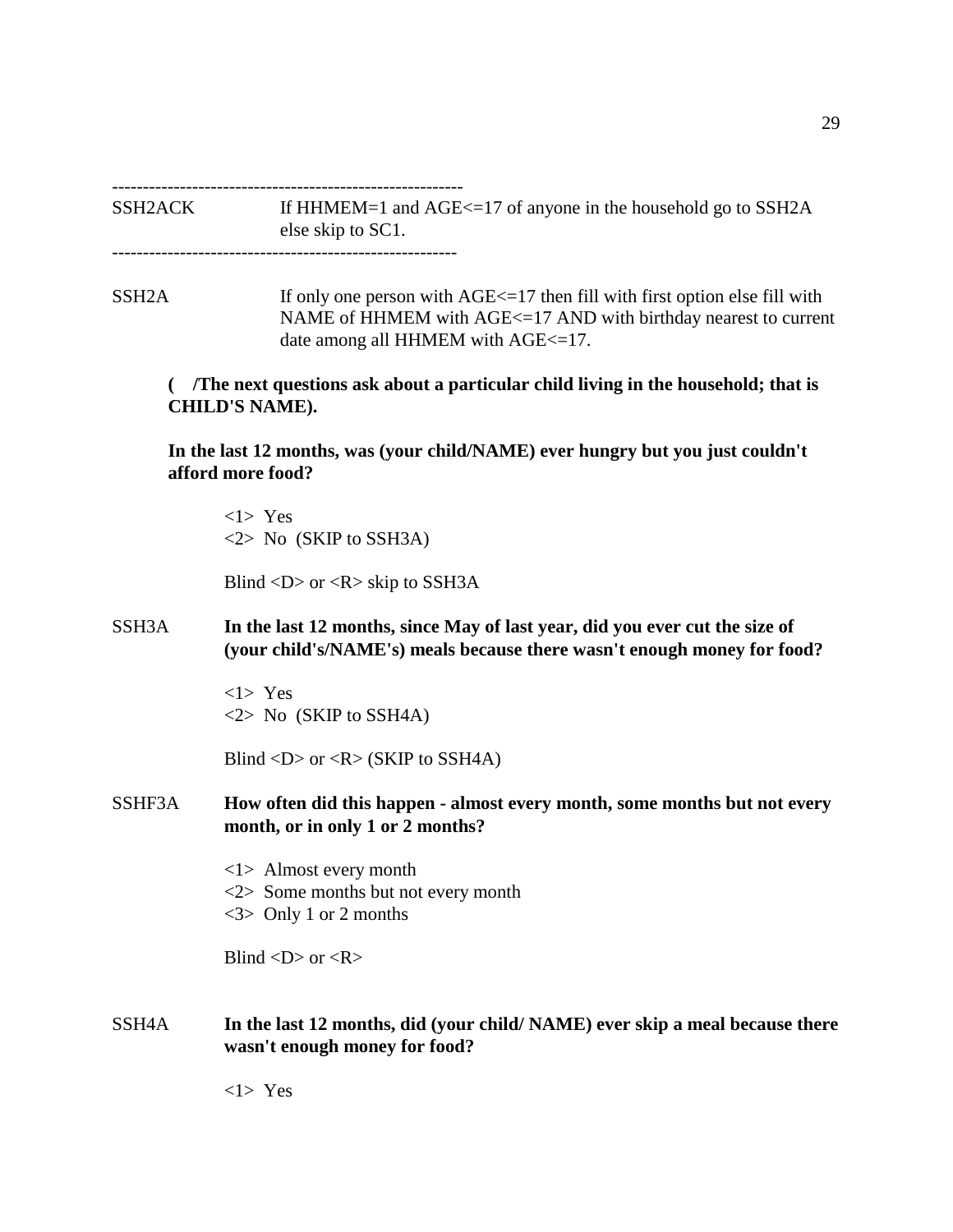$\langle 2 \rangle$  No (SKIP to SSH5A) Blind  $\langle D \rangle$  or  $\langle R \rangle$  skip to SSH5A

## SSHF4A **How often did this happen - almost every month, some months but not every month, or in only 1 or 2 months?**

- <1> Almost every month
- <2> Some months but not every month
- <3> Only 1 or 2 months

Blind  $\langle D \rangle$  or  $\langle R \rangle$ 

## SSH5A **In the last 12 months, did (your child/NAME) not eat for a whole day because there wasn't enough money for food?**

<1> Yes <2> No

Blind  $\langle D \rangle$  or  $\langle R \rangle$ 

For items SC1 through SC4, if only 1 HHMEM=1 andAGE>=18 in household then fill first parenthetical with first option else fill with second option.

### SC1 **In the last 12 months, did (you/you or other adults in your household) ever get food or borrow money for food from friends or relatives?**

<1> Yes <2> No (Skip to SC2CK)

Blind  $\langle D \rangle$  or  $\langle R \rangle$  skip to SC2CK

## SCF1 **How often did this happen-almost every month, some months but not every month, or in only 1 or 2 months?**

<1> Almost every month <2> Some months but not every month <3> Only 1 or 2 months

Blind  $\langle D \rangle$  or  $\langle R \rangle$ 

-----------------------------------------------------------------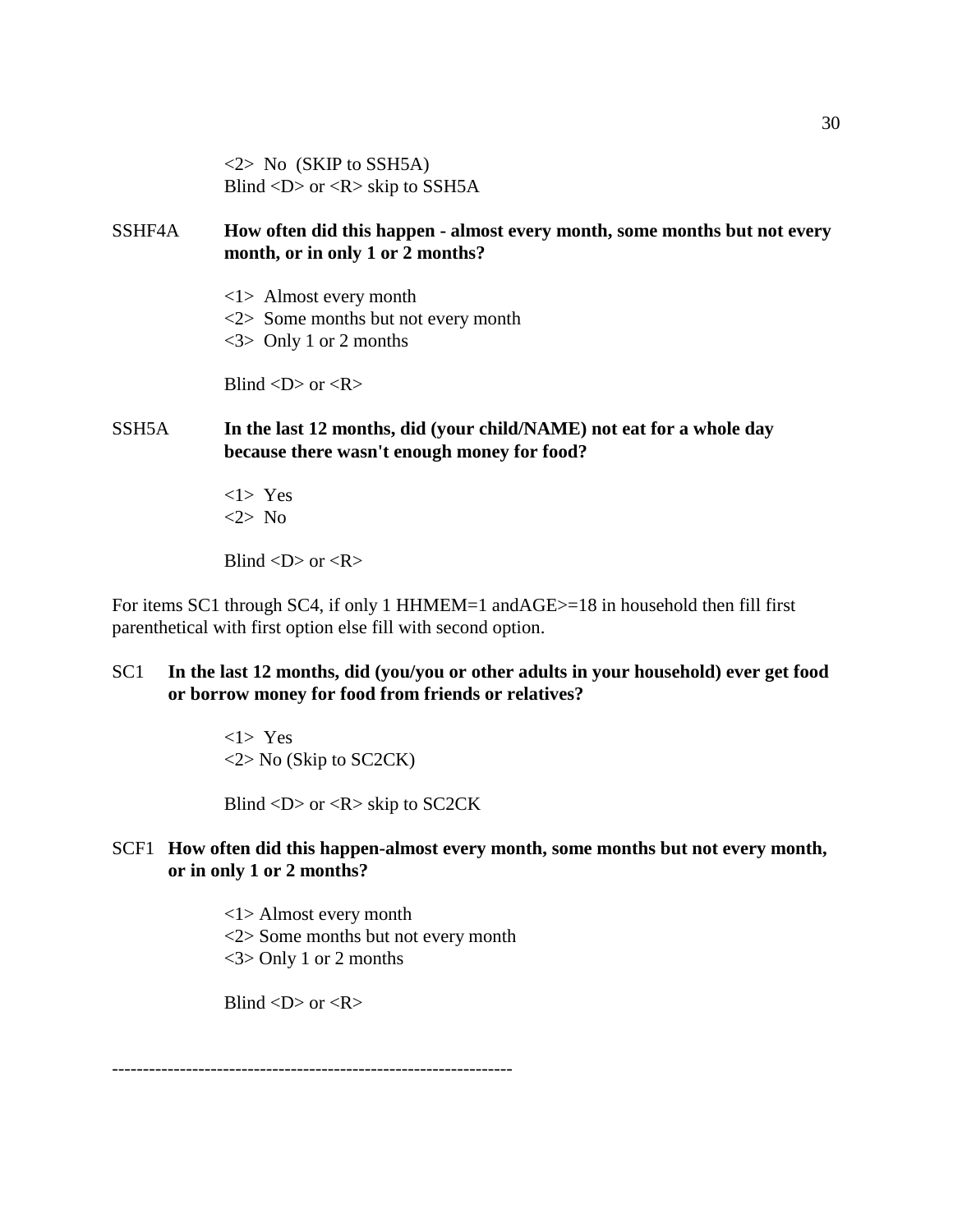SC2CK IF HHMEM=1 and anyone in the household is AGE=17 or less ask SC2 else skip to SC3.

 $SC2$  If only one child with  $AGE < =17$  fill second parenthetical with "your child" else fill with second option.

**In the last 12 months, did (you/ you or other adults in your household) ever send or take (your child/ the children) to the homes of friends or relatives for a meal because you were running out of food?**

<1> Yes <2> No

Blind  $\langle D \rangle$  or  $\langle R \rangle$ 

SC3 **In the last 12 months, did (you/ you or other adults in your household) ever get emergency food from a church, a food pantry, or food bank?**

> <1> Yes <2> No (SKIP TO SC3A)

Blind  $\langle D \rangle$  or  $\langle R \rangle$  skip to SC4

SCF3 **How often did this happen-almost every month, some months but not every month, or in only 1 or 2 months?**

> <1>Almost every month (SKIP TO SC4) <2> Some months but not every month (SKIP TO SC4) <3> Only 1 or 2 months (SKIP TO SC4)

Blind  $\langle D \rangle$  or  $\langle R \rangle$  (SKIP TO SC4)

### SC3A **Is there a church, food pantry or food bank in your community where you could get emergency food if you needed it?**

<1> Yes <2> No Blind  $\langle D \rangle$  or  $\langle R \rangle$  for each category